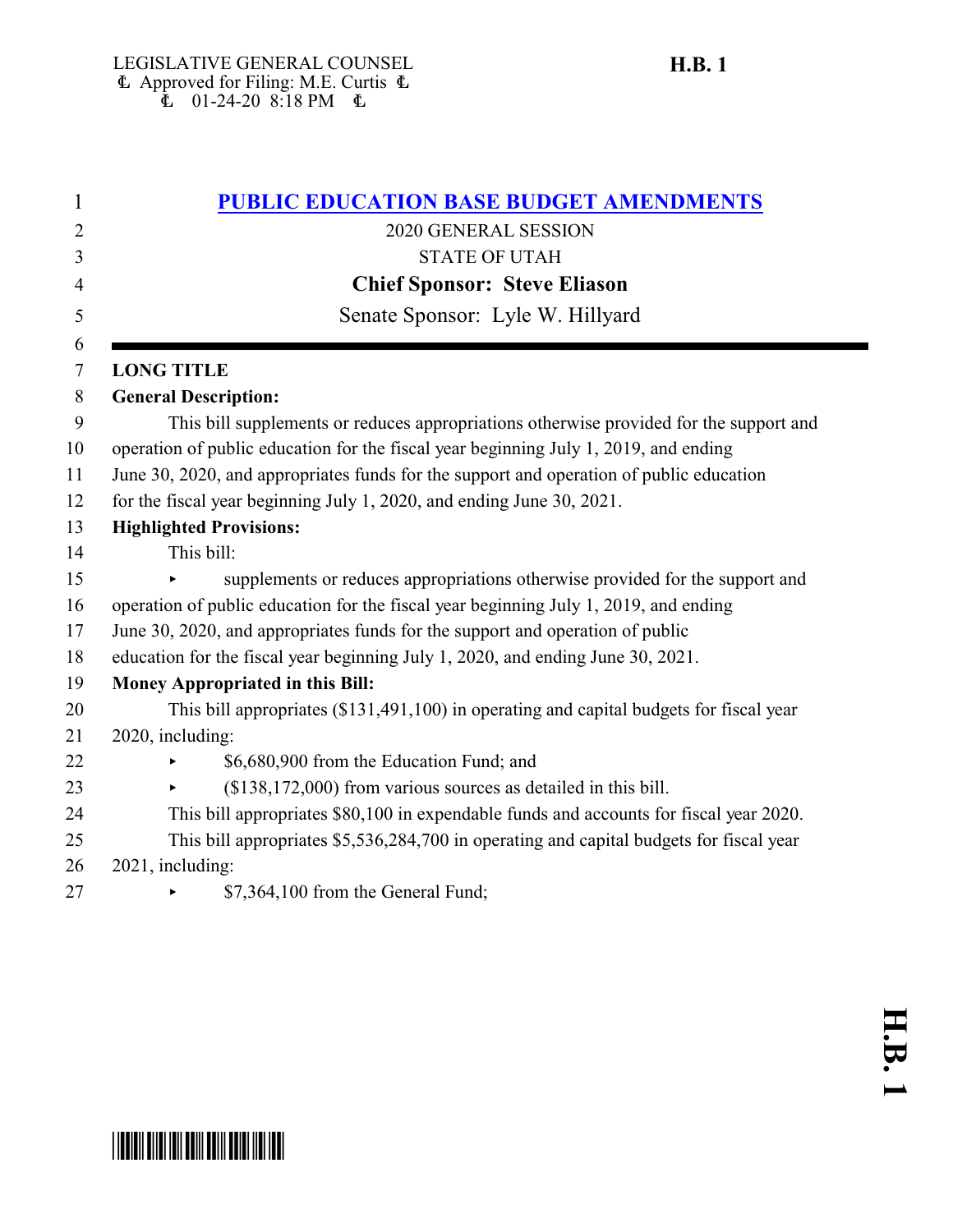| 28 | \$32,500,000 from the Uniform School Fund;                                                    |
|----|-----------------------------------------------------------------------------------------------|
| 29 | \$3,520,678,700 from the Education Fund; and                                                  |
| 30 | \$1,975,741,900 from various sources as detailed in this bill.                                |
| 31 | This bill appropriates \$3,327,000 in expendable funds and accounts for fiscal year           |
| 32 | 2021.                                                                                         |
| 33 | This bill appropriates \$229,485,200 in restricted funds and account transfers for fiscal     |
| 34 | year 2021, all of which is from the Education Fund.                                           |
| 35 | This bill appropriates \$122,600 in fiduciary funds for fiscal year 2021.                     |
| 36 | <b>Other Special Clauses:</b>                                                                 |
| 37 | This bill provides a special effective date.                                                  |
| 38 | <b>Uncodified Material Affected:</b>                                                          |
| 39 | ENACTS UNCODIFIED MATERIAL                                                                    |
| 40 |                                                                                               |
| 41 | Be it enacted by the Legislature of the state of Utah:                                        |
| 42 | Section 1. Fiscal Year 2020 appropriations.                                                   |
| 43 | The following sums of money are appropriated for the fiscal year beginning July 1,            |
| 44 | 2019, and ending June 30, 2020. These are additions to amounts otherwise appropriated for     |
| 45 | fiscal year 2020.                                                                             |
| 46 | Subsection 1(a). Operating and Capital Budgets.                                               |
| 47 | Under the terms and conditions of Title 63J, Chapter 1, Budgetary Procedures Act, the         |
| 48 | Legislature appropriates the following sums of money from the funds or accounts indicated for |
| 49 | the use and support of the government of the state of Utah.                                   |
| 50 | <b>PUBLIC EDUCATION</b>                                                                       |
| 51 | STATE BOARD OF EDUCATION - MINIMUM SCHOOL PROGRAM                                             |
| 52 | ITEM 1 To State Board of Education - Minimum School Program -                                 |
| 53 | <b>Basic School Program</b>                                                                   |
| 54 | From Beginning Nonlapsing Balances<br>4,986,700                                               |
| 55 | From Closing Nonlapsing Balances<br>(4,986,700)                                               |
| 56 | ITEM 2 To State Board of Education - Minimum School Program - Related to Basic                |
| 57 | <b>School Programs</b>                                                                        |
| 58 | 4,680,900<br>From Education Fund, One-Time                                                    |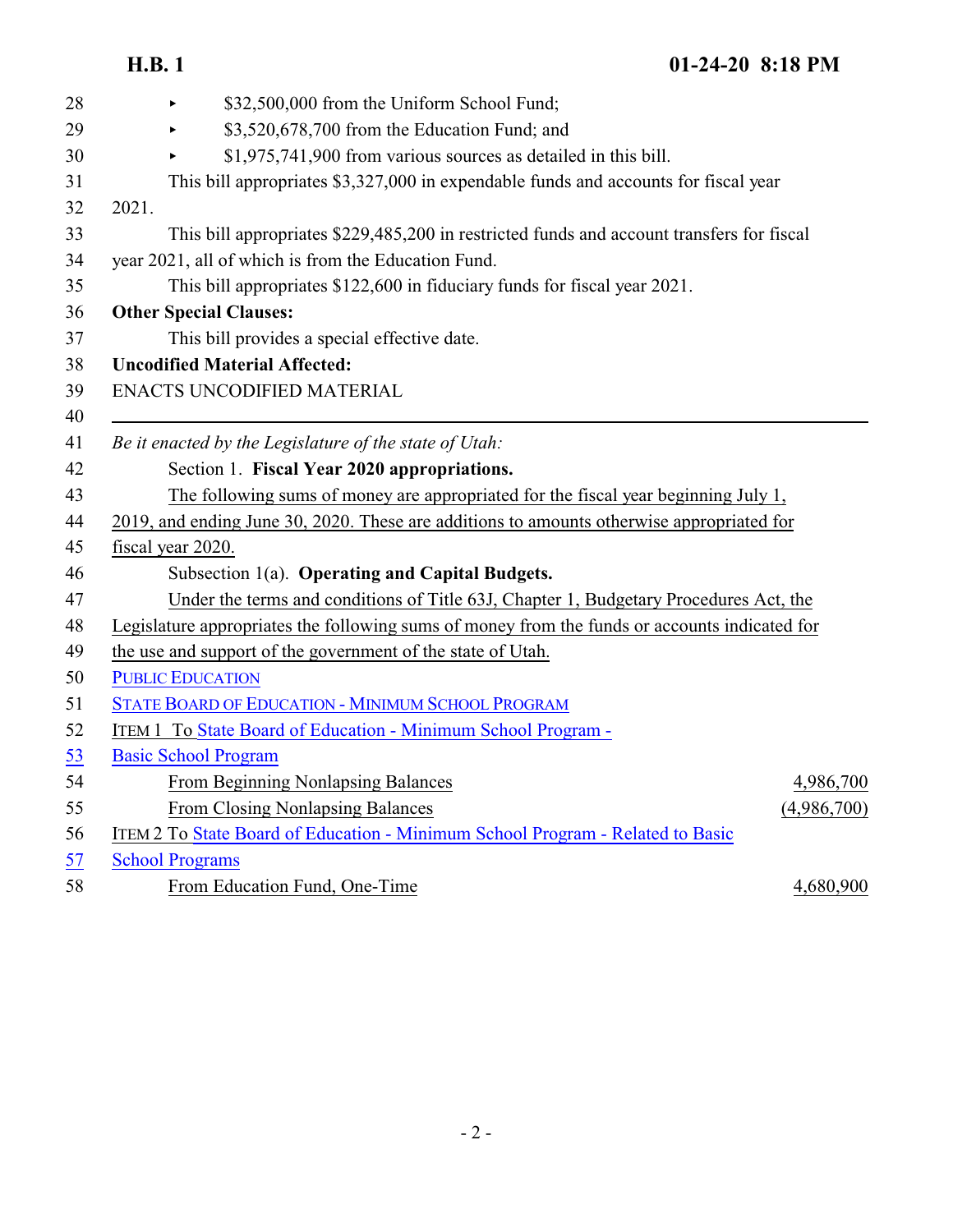| 59 | From Beginning Nonlapsing Balances                              |           | 9,094,600   |
|----|-----------------------------------------------------------------|-----------|-------------|
| 60 | <b>From Closing Nonlapsing Balances</b>                         |           | (9,094,600) |
| 61 | Schedule of Programs:                                           |           |             |
| 62 | <b>Educator Salary Adjustments</b>                              | 4,680,900 |             |
| 63 | <b>STATE BOARD OF EDUCATION</b>                                 |           |             |
| 64 | <b>ITEM 3 To State Board of Education - Child Nutrition</b>     |           |             |
| 65 | From Federal Funds, One-Time                                    |           | (405,200)   |
| 66 | From Dedicated Credits Revenue, One-Time                        |           | 6,200       |
| 67 | From Dedicated Credit - Liquor Tax, One-Time                    |           | 8,646,500   |
| 68 | From Revenue Transfers, One-Time                                |           | (65,900)    |
| 69 | From Beginning Nonlapsing Balances                              |           | 3,982,700   |
| 70 | <b>From Closing Nonlapsing Balances</b>                         |           | (3,984,700) |
| 71 | Schedule of Programs:                                           |           |             |
| 72 | <b>Child Nutrition</b>                                          | 8,179,600 |             |
| 73 | ITEM 4 To State Board of Education - Education Contracts        |           |             |
| 74 | From Revenue Transfers, One-Time                                |           | (2,300)     |
| 75 | From Beginning Nonlapsing Balances                              |           | 12,900      |
| 76 | Schedule of Programs:                                           |           |             |
| 77 | <b>Corrections Institutions</b>                                 | 10,600    |             |
| 78 | <b>ITEM 5 To State Board of Education - Educator Licensing</b>  |           |             |
| 79 | From Dedicated Credits Revenue, One-Time                        |           | (34,800)    |
| 80 | From Revenue Transfers, One-Time                                |           | (49,700)    |
| 81 | From Beginning Nonlapsing Balances                              |           | (430,700)   |
| 82 | <b>From Closing Nonlapsing Balances</b>                         |           | 495,000     |
| 83 | Schedule of Programs:                                           |           |             |
| 84 | <b>Educator Licensing</b>                                       | (20,200)  |             |
| 85 | <b>ITEM 6 To State Board of Education - Fine Arts Outreach</b>  |           |             |
| 86 | From Beginning Nonlapsing Balances                              |           | 128,700     |
| 87 | From Closing Nonlapsing Balances                                |           | (128,700)   |
| 88 | <b>ITEM 7 To State Board of Education - Initiative Programs</b> |           |             |
| 89 | From Revenue Transfers, One-Time                                |           | (131,300)   |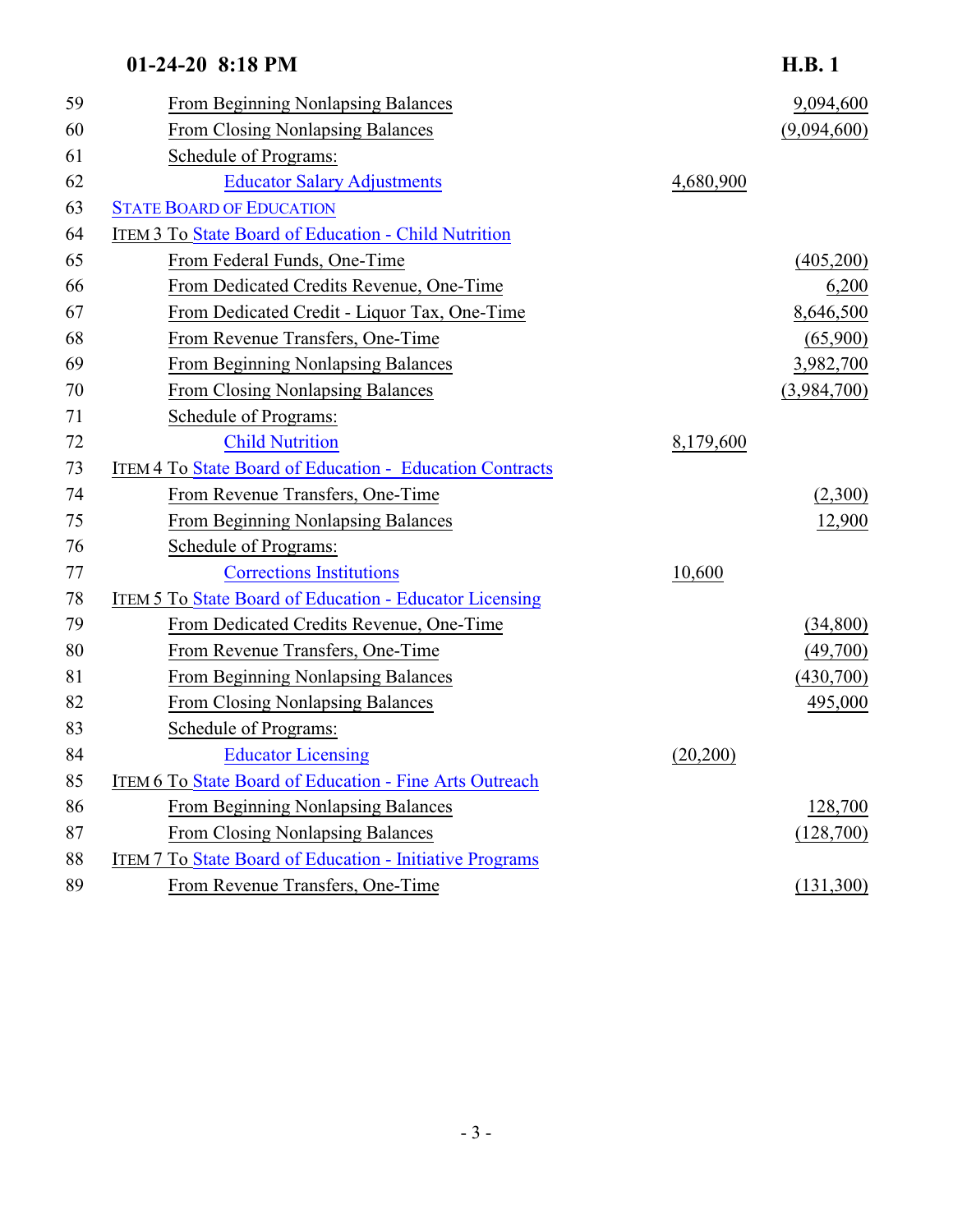|             | <b>H.B.1</b>                                                                | 01-24-20 8:18 PM |           |
|-------------|-----------------------------------------------------------------------------|------------------|-----------|
| 90          | From Beginning Nonlapsing Balances                                          |                  | 8,259,700 |
| 91          | <b>From Closing Nonlapsing Balances</b>                                     |                  | 56,400    |
| 92          | Schedule of Programs:                                                       |                  |           |
| 93          | <b>Carson Smith Scholarships</b>                                            | 50,400           |           |
| 94          | <b>Computer Science Initiatives</b>                                         | 127,000          |           |
| 95          | <b>Contracts and Grants</b>                                                 | 3,537,900        |           |
| 96          | <b>CTE Online Assessments</b>                                               | 52,100           |           |
| 97          | <b>Early Intervention Reading Software</b>                                  | 404,300          |           |
| 98          | <b>Early Warning Pilot Program</b>                                          | 125,000          |           |
| 99          | <b>Electronic Elementary Reading Tool</b>                                   | 400,000          |           |
| 100         | <b>General Financial Literacy</b>                                           | 89,100           |           |
| 101         | <b>Intergenerational Poverty Interventions</b>                              | 43,800           |           |
| 102         | <b>Interventions for Reading Difficulties</b>                               | 59,400           |           |
| 103         | <b>IT Academy</b>                                                           | 100              |           |
| 104         | Kindergarten Supplement Enrichment Program                                  | 43,600           |           |
| 105         | <b>Paraeducator to Teacher Scholarships</b>                                 | 10,000           |           |
| 106         | <b>Partnerships for Student Success</b>                                     | 247,300          |           |
| 107         | <b>ProStart Culinary Arts Program</b>                                       | 165,000          |           |
| 108         | <b>School Turnaround and Leadership Development Act</b>                     | 2,752,300        |           |
| 109         | <b>UPSTART</b>                                                              | 11,200           |           |
| 110         | <b>ULEAD</b>                                                                | 24,700           |           |
| 111         | <b>Educational Improvement Opportunities Outside</b>                        |                  |           |
| <u> 112</u> | of the Regular School Day Grant Program                                     | 41,600           |           |
| 113         | ITEM 8 To State Board of Education - MSP Categorical Program Administration |                  |           |
| 114         | From Revenue Transfers, One-Time                                            |                  | (136,700) |
| 115         | From Beginning Nonlapsing Balances                                          |                  | 524,100   |
| 116         | From Closing Nonlapsing Balances                                            |                  | 164,000   |
| 117         | Schedule of Programs:                                                       |                  |           |
| 118         | <b>Adult Education</b>                                                      | 42,200           |           |
| 119         | <b>Beverley Taylor Sorenson Elementary Arts Learning</b>                    |                  |           |
| <u>120</u>  | Program                                                                     | 46,900           |           |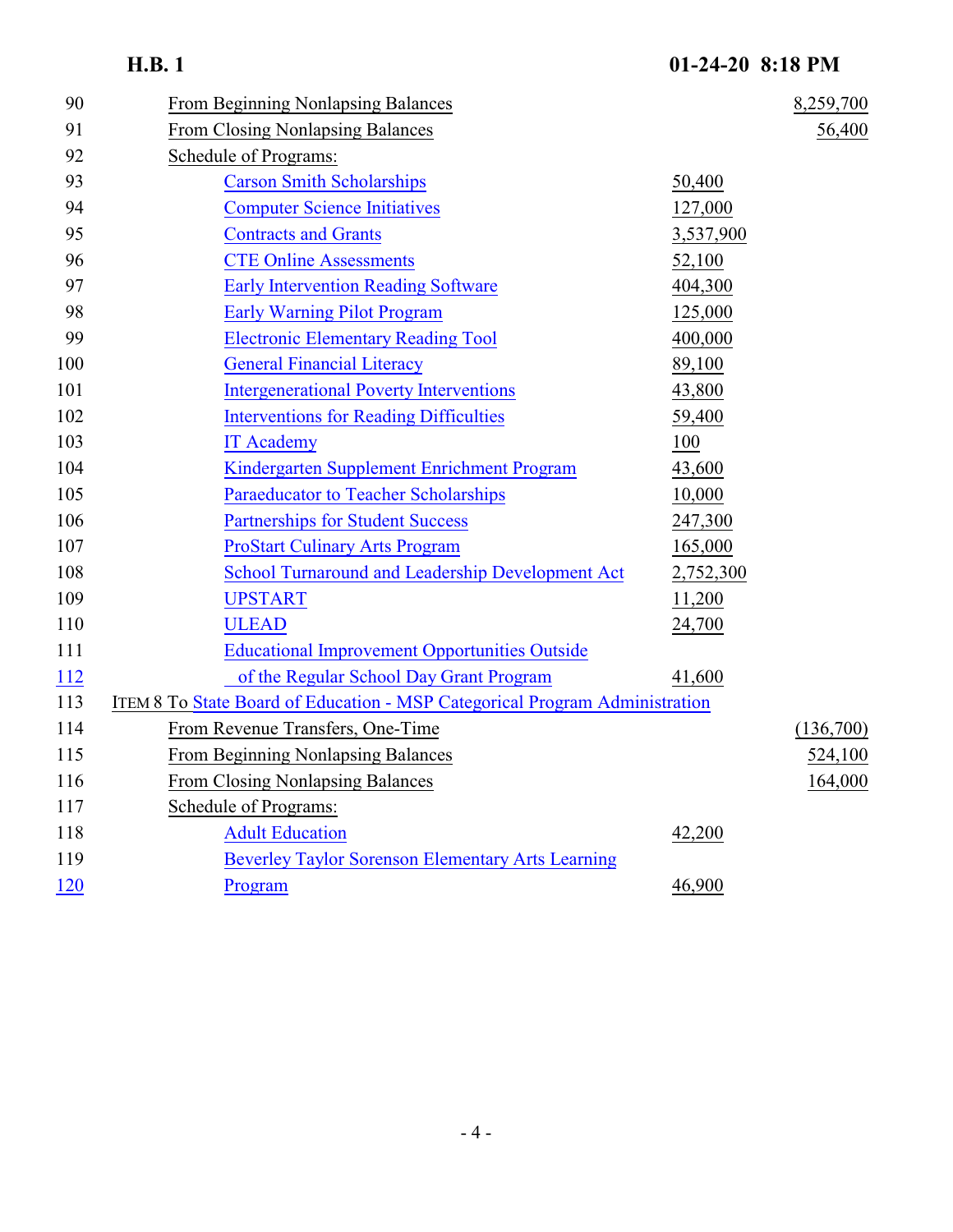| 121 | <b>CTE Comprehensive Guidance</b>                                 | 63,900          |
|-----|-------------------------------------------------------------------|-----------------|
| 122 | <b>Digital Teaching and Learning</b>                              | 306,000         |
| 123 | <b>Dual Immersion</b>                                             | 89,000          |
| 124 | <b>Enhancement for At-Risk Students</b>                           | (4,300)         |
| 125 | <b>Special Education State Programs</b>                           | 72,400          |
| 126 | Youth-in-Custody                                                  | 46,600          |
| 127 | <b>Early Literacy Program</b>                                     | 11,000          |
| 128 | <b>State Safety and Support Program</b>                           | (122,300)       |
| 129 | ITEM 9 To State Board of Education - Science Outreach             |                 |
| 130 | From Beginning Nonlapsing Balances                                | 49,500          |
| 131 | From Closing Nonlapsing Balances                                  | (49,500)        |
| 132 | ITEM 10 To State Board of Education - State Administrative Office |                 |
| 133 | From Education Fund, One-Time                                     | 2,000,000       |
| 134 | From Federal Funds, One-Time                                      | (141, 921, 700) |
| 135 | From Dedicated Credits Revenue, One-Time                          | 64,300          |
| 136 | From Revenue Transfers, One-Time                                  | (302, 400)      |
| 137 | From Beginning Nonlapsing Balances                                | 12,990,500      |
| 138 | From Closing Nonlapsing Balances                                  | (16,899,200)    |
| 139 | Schedule of Programs:                                             |                 |
| 140 | <b>Board and Administration</b>                                   | (780,000)       |
| 141 | <b>Data and Statistics</b>                                        | 64,300          |
| 142 | <b>Financial Operations</b>                                       | 1,259,600       |
| 143 | <b>Indirect Cost Pool</b>                                         | 2,508,400       |
| 144 | <b>Information Technology</b>                                     | (11,099,200)    |
| 145 | Law and Legislation                                               | (100)           |
| 146 | <b>Math Teacher Training</b>                                      | 316,900         |
| 147 | <b>Policy and Communication</b>                                   | 478,200         |
| 148 | <b>School Trust</b>                                               | (7,400)         |
| 149 | <b>Special Education</b>                                          | (99, 469, 200)  |
| 150 | <b>Statewide Online Education Program</b>                         | 2,482,800       |
| 151 | <b>Student Support Services</b>                                   | (39,822,800)    |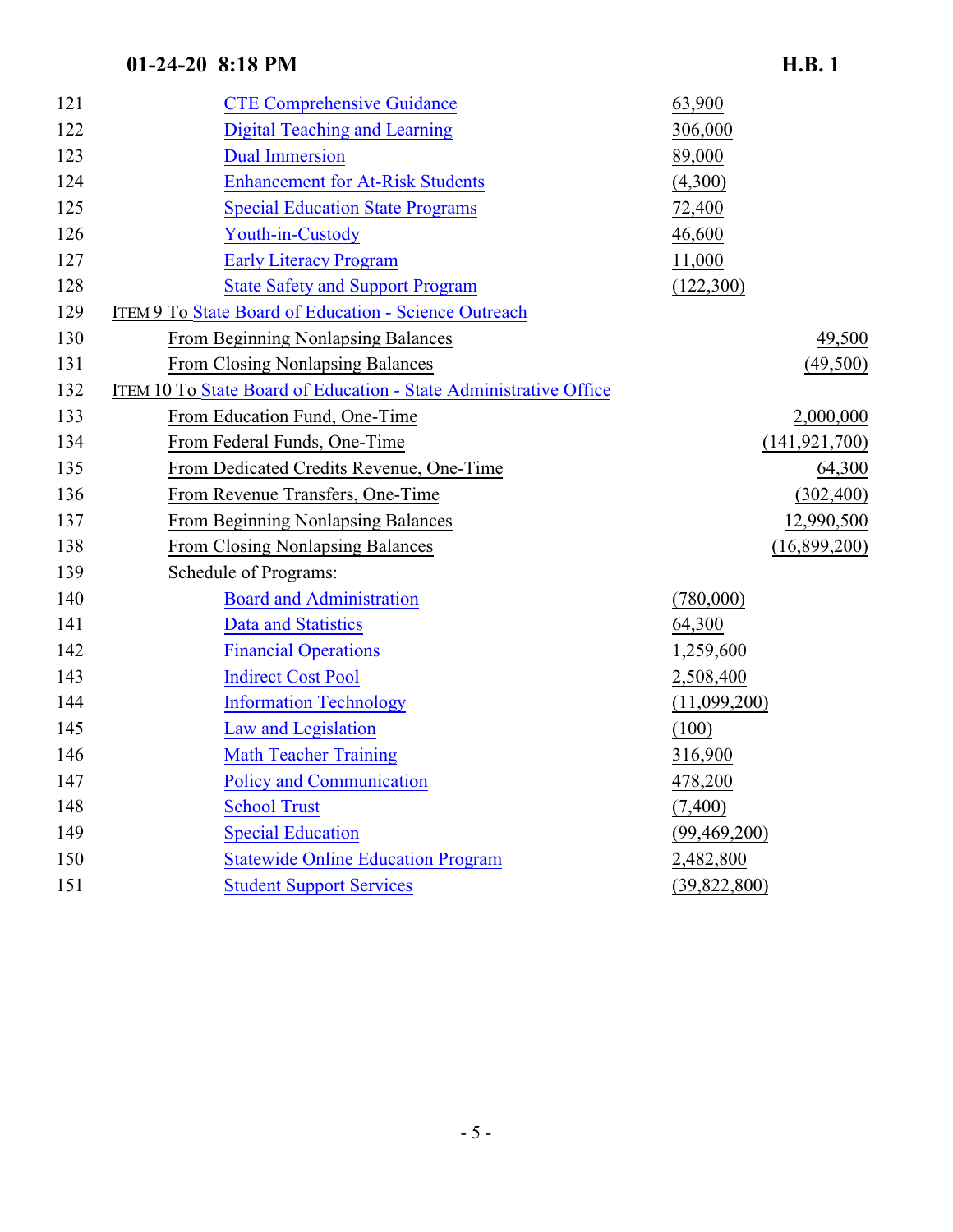| 152 | <b>ITEM 11 To State Board of Education - General System Support</b>           |             |              |
|-----|-------------------------------------------------------------------------------|-------------|--------------|
| 153 | From Federal Funds, One-Time                                                  |             | (11,323,000) |
| 154 | From Dedicated Credits Revenue, One-Time                                      |             | 968,300      |
| 155 | From Expendable Receipts, One-Time                                            |             | 446,000      |
| 156 | From Revenue Transfers, One-Time                                              |             | 116,000      |
| 157 | From Beginning Nonlapsing Balances                                            |             | 12,143,900   |
| 158 | <b>From Closing Nonlapsing Balances</b>                                       |             | (2,858,900)  |
| 159 | Schedule of Programs:                                                         |             |              |
| 160 | <b>Student Achievement</b>                                                    | 50,600      |              |
| 161 | <b>Teaching and Learning</b>                                                  | (1,221,900) |              |
| 162 | <b>Assessment and Accountability</b>                                          | 2,484,000   |              |
| 163 | <b>Career and Technical Education</b>                                         | (1,857,900) |              |
| 164 | <b>Pilot Teacher Retention Grant Program</b>                                  | 37,500      |              |
| 165 | ITEM 12 To State Board of Education - State Charter School Board              |             |              |
| 166 | From Revenue Transfers, One-Time                                              |             | (36,900)     |
| 167 | From Beginning Nonlapsing Balances                                            |             | 2,369,300    |
| 168 | <b>From Closing Nonlapsing Balances</b>                                       |             | (2,072,400)  |
| 169 | Schedule of Programs:                                                         |             |              |
| 170 | <b>State Charter School Board</b>                                             | 260,000     |              |
| 171 | ITEM 13 To State Board of Education - Teaching and Learning                   |             |              |
| 172 | From Revenue Transfers, One-Time                                              |             | (8,999,400)  |
| 173 | <b>From Beginning Nonlapsing Balances</b>                                     |             | 51,600       |
| 174 | <b>From Closing Nonlapsing Balances</b>                                       |             | (20, 800)    |
| 175 | Schedule of Programs:                                                         |             |              |
| 176 | <b>Student Access to High Quality School Readiness</b>                        |             |              |
| 177 | Programs                                                                      | (8,968,600) |              |
| 178 | ITEM 14 To State Board of Education - Utah Schools for the Deaf and the Blind |             |              |
| 179 | From Beginning Nonlapsing Balances                                            |             | 1,524,000    |
| 180 | From Closing Nonlapsing Balances                                              |             | (1,317,400)  |
| 181 | Schedule of Programs:                                                         |             |              |
| 182 | <b>Educational Services</b>                                                   | (390, 800)  |              |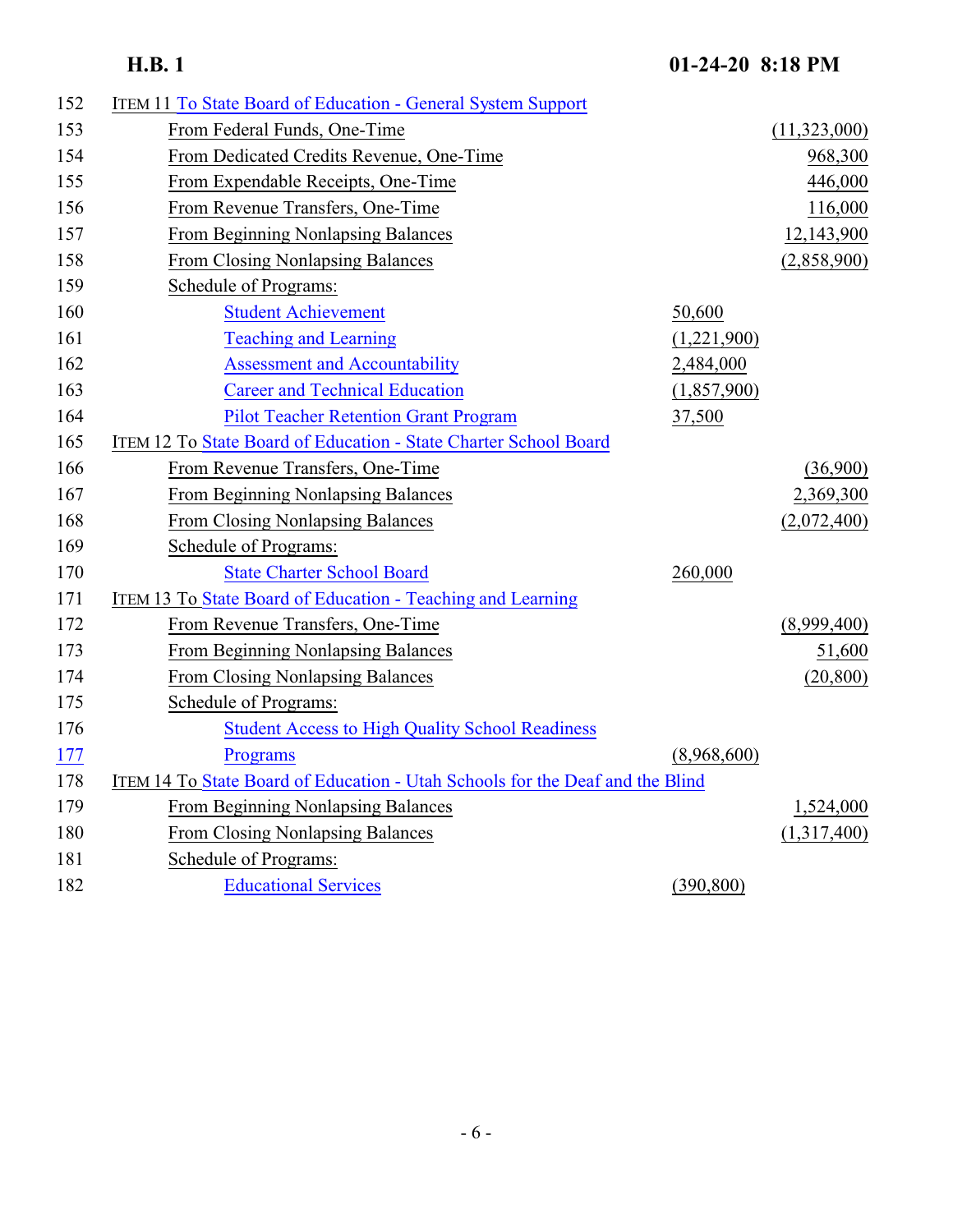| 183 | <b>Support Services</b>                                                                    | (387,000)   |            |
|-----|--------------------------------------------------------------------------------------------|-------------|------------|
| 184 | <b>Administration</b>                                                                      | 1,553,100   |            |
| 185 | <b>Transportation and Support Services</b>                                                 | 7,399,600   |            |
| 186 | <b>Utah State Instructional Materials Access Center</b>                                    | 258,800     |            |
| 187 | <b>School for the Deaf</b>                                                                 | (4,590,400) |            |
| 188 | <b>School for the Blind</b>                                                                | (3,636,700) |            |
| 189 | Subsection 1(b). Expendable Funds and Accounts.                                            |             |            |
| 190 | The Legislature has reviewed the following expendable funds. The Legislature               |             |            |
| 191 | authorizes the State Division of Finance to transfer amounts between funds and accounts as |             |            |
| 192 | indicated. Outlays and expenditures from the funds or accounts to which the money is       |             |            |
| 193 | transferred may be made without further legislative action, in accordance with statutory   |             |            |
| 194 | provisions relating to the funds or accounts.                                              |             |            |
| 195 | <b>PUBLIC EDUCATION</b>                                                                    |             |            |
| 196 | <b>STATE BOARD OF EDUCATION</b>                                                            |             |            |
| 197 | <b>ITEM 15 To State Board of Education - Charter School Revolving Account</b>              |             |            |
| 198 | From Dedicated Credits Revenue, One-Time                                                   |             | 4,600      |
| 199 | From Interest Income, One-Time                                                             |             | 76,000     |
| 200 | From Beginning Fund Balance                                                                |             | 37,400     |
| 201 | From Closing Fund Balance                                                                  |             | (118,000)  |
| 202 | <b>ITEM 16 To State Board of Education - Hospitality and Tourism Management Education</b>  |             |            |
| 203 | <b>Account</b>                                                                             |             |            |
| 204 | From Dedicated Credits Revenue, One-Time                                                   |             | 30,100     |
| 205 | From Interest Income, One-Time                                                             |             | 5,200      |
| 206 | From Beginning Fund Balance                                                                |             | 305,200    |
| 207 | From Closing Fund Balance                                                                  |             | (260, 400) |
| 208 | Schedule of Programs:                                                                      |             |            |
| 209 | <b>Hospitality and Tourism Management Education Account</b>                                | 80,100      |            |
| 210 | ITEM 17 To State Board of Education - School Building Revolving Account                    |             |            |
| 211 | From Dedicated Credits Revenue, One-Time                                                   |             | 500        |
| 212 | From Interest Income, One-Time                                                             |             | 28,900     |
| 213 | From Beginning Fund Balance                                                                |             | 102,400    |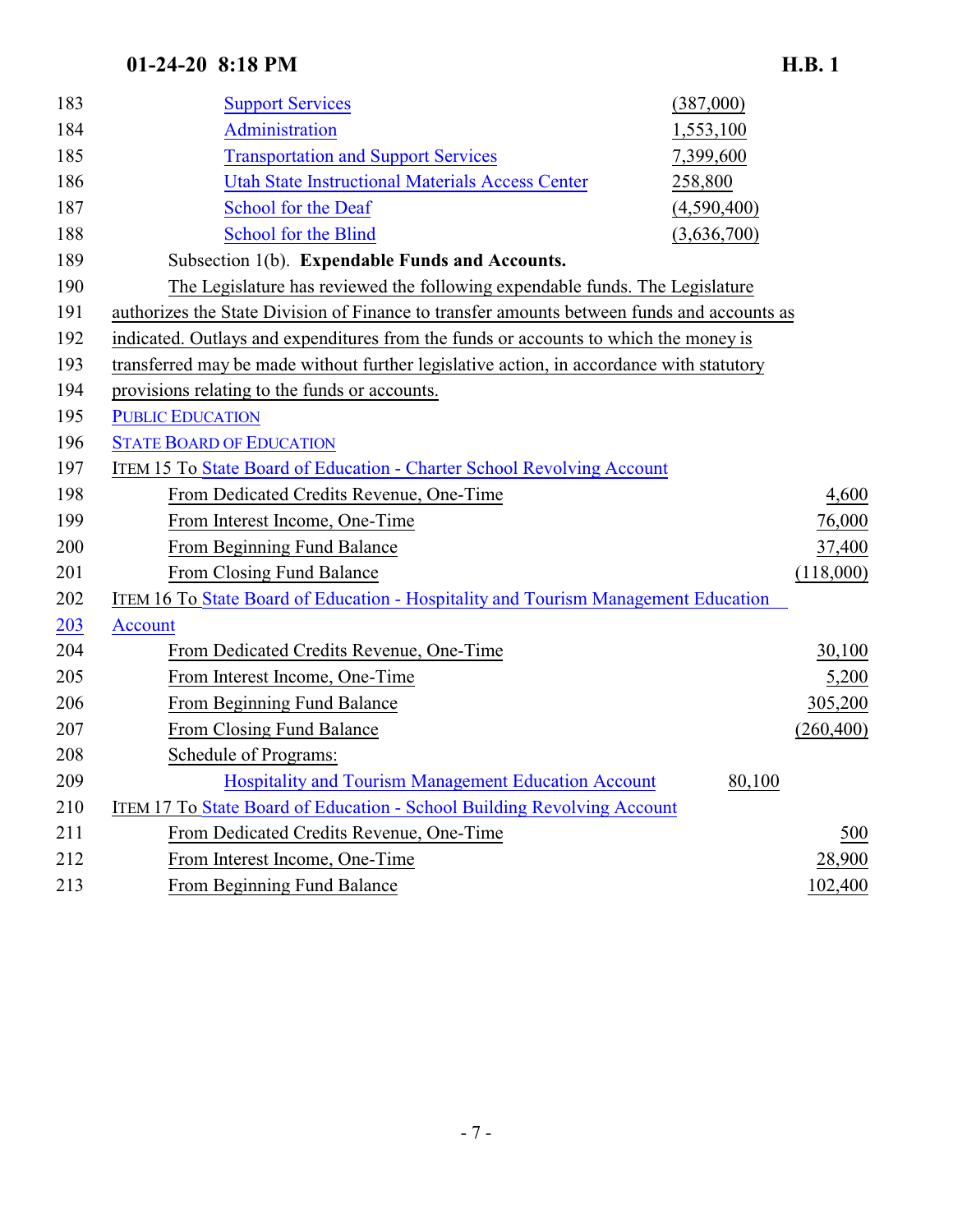| 214 | From Closing Fund Balance                                                                     | (131,800)     |
|-----|-----------------------------------------------------------------------------------------------|---------------|
| 215 | Subsection 1(c). Fiduciary Funds.                                                             |               |
| 216 | The Legislature has reviewed proposed revenues, expenditures, fund balances, and              |               |
| 217 | changes in fund balances for the following fiduciary funds.                                   |               |
| 218 | <b>PUBLIC EDUCATION</b>                                                                       |               |
| 219 | <b>STATE BOARD OF EDUCATION</b>                                                               |               |
| 220 | <b>ITEM 18 To State Board of Education - Education Tax Check-off Lease Refunding</b>          |               |
| 221 | From Beginning Fund Balance                                                                   | 6,300         |
| 222 | From Closing Fund Balance                                                                     | (6,300)       |
| 223 | ITEM 19 To State Board of Education - Schools for the Deaf and the Blind Donation Fund        |               |
| 224 | From Beginning Fund Balance                                                                   | 533,900       |
| 225 | From Closing Fund Balance                                                                     | (533,900)     |
| 226 | Section 2. Fiscal Year 2021 appropriations.                                                   |               |
| 227 | The following sums of money are appropriated for the fiscal year beginning July 1,<br>(1)     |               |
| 228 | 2020, and ending June 30, 2021. These are additions to amounts otherwise appropriated for     |               |
| 229 | fiscal year 2021.                                                                             |               |
| 230 | (2) The value of the weighted pupil unit for fiscal year 2021 is initially set at \$3,532.    |               |
| 231 | Subsection 2(a). Operating and Capital Budgets.                                               |               |
| 232 | Under the terms and conditions of Title 63J, Chapter 1, Budgetary Procedures Act, the         |               |
| 233 | Legislature appropriates the following sums of money from the funds or accounts indicated for |               |
| 234 | the use and support of the government of the state of Utah.                                   |               |
| 235 | <b>PUBLIC EDUCATION</b>                                                                       |               |
| 236 | <b>STATE BOARD OF EDUCATION - MINIMUM SCHOOL PROGRAM</b>                                      |               |
| 237 | ITEM 20 To State Board of Education - Minimum School Program - Basic School Program           |               |
| 238 | From Education Fund                                                                           | 2,556,510,800 |
| 239 | From Uniform School Fund                                                                      | 32,500,000    |
| 240 | From Local Revenue                                                                            | 547,952,600   |
| 241 | From Beginning Nonlapsing Balances                                                            | 29,570,900    |
| 242 | From Closing Nonlapsing Balances                                                              | (29,570,900)  |
| 243 | Schedule of Programs:                                                                         |               |
| 244 | Kindergarten (27,308 WPUs)                                                                    | 96,451,900    |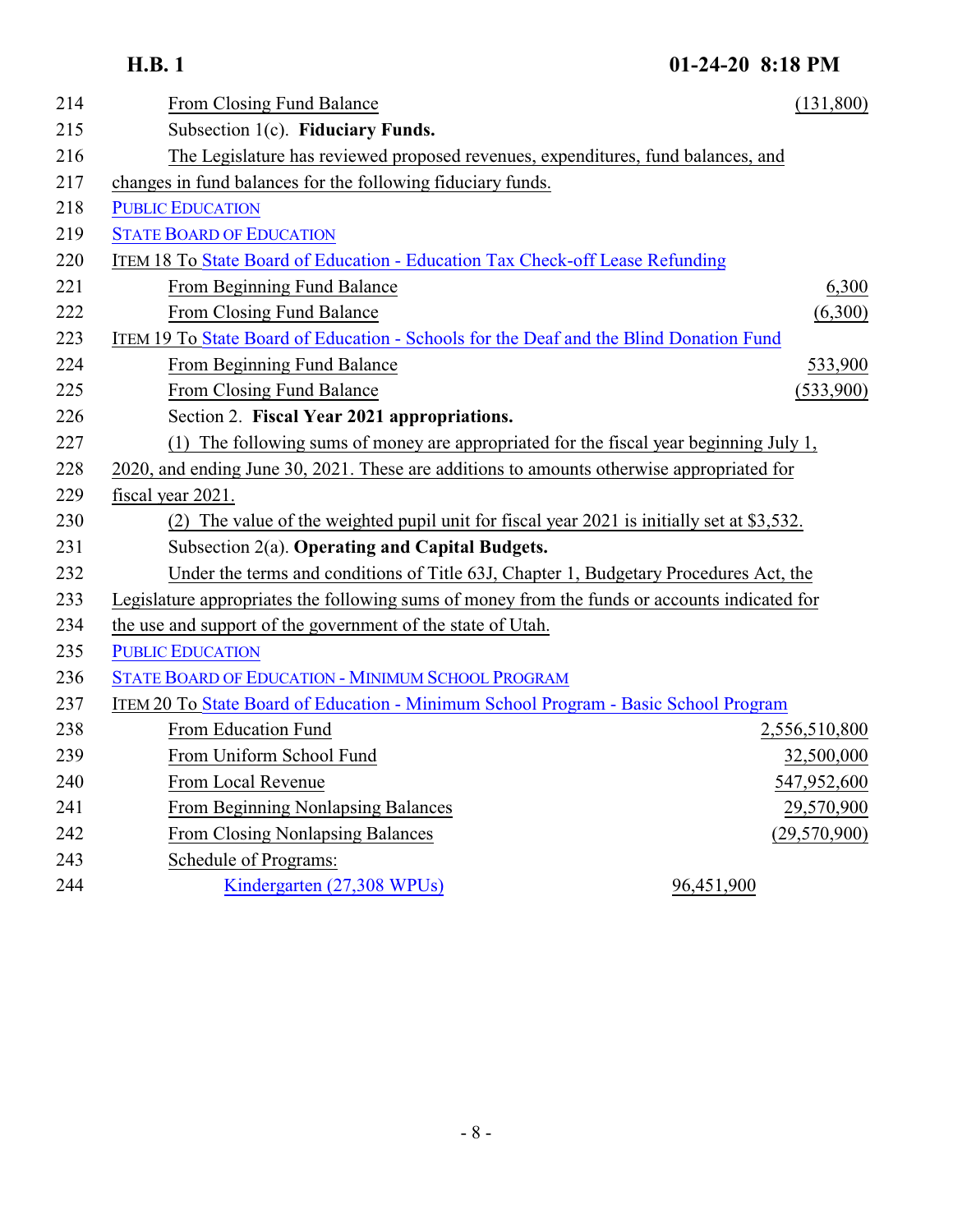| 245 | Grades 1 - 12 (606,016 WPUs)                                                                      | 2,140,448,500 |
|-----|---------------------------------------------------------------------------------------------------|---------------|
| 246 | Foreign Exchange (328 WPUs)                                                                       | 1,158,500     |
| 247 | <b>Necessarily Existent Small Schools (9,730 WPUs)</b>                                            | 34,366,300    |
| 248 | Professional Staff (56,572 WPUs)                                                                  | 199,812,300   |
| 249 | Administrative Costs (1,515 WPUs)                                                                 | 5,351,000     |
| 250 | Special Education - Add-on (86,450 WPUs)                                                          | 305, 341, 400 |
| 251 | Special Education - Self-Contained (13,229 WPUs)                                                  | 46,724,800    |
| 252 | Special Education - Preschool (11,311 WPUs)                                                       | 39,950,500    |
| 253 | Special Education - Extended School Year (457 WPUs)                                               | 1,614,100     |
| 254 | Special Education - Impact Aid (2,060 WPUs)                                                       | 7,275,900     |
| 255 | Special Education - Intensive Services (795 WPUs)                                                 | 2,807,900     |
| 256 | Special Education - Extended Year for Special                                                     |               |
| 257 | Educators (909 WPUs)                                                                              | 3,210,600     |
| 258 | Career and Technical Education - Add-on (29,100 WPUs)                                             | 102,781,200   |
| 259 | Class Size Reduction (42,375 WPUs)                                                                | 149,668,500   |
| 260 | (1) The Legislature intends that the State Board of Education report on or before                 |               |
| 261 | September 30, 2020, to the Public Education Appropriations Subcommittee on the following          |               |
| 262 | performance measures for the Basic School Program line item:                                      |               |
| 263 | (a) school readiness, as measured by:                                                             |               |
| 264 | (i) the percentage of students who are ready for kindergarten (target $= 64\%$ in literacy        |               |
| 265 | and $76\%$ in numeracy); and                                                                      |               |
| 266 | (ii) the percentage of students who demonstrate proficiency on a kindergarten exit                |               |
| 267 | assessment (fiscal year 2020 will establish a baseline, no target determined);                    |               |
| 268 | (b) early indicator of academic success, as measured by the percentage of students who            |               |
| 269 | are proficient in English language arts and mathematics at the end of grade 3 (target = $67\%$ ); |               |
| 270 | (c) proficiency in core academic subjects, as measured by:                                        |               |
| 271 | (i) proficiency on a statewide assessment, including:                                             |               |
| 272 | (A) the percentage of students who are proficient in English language arts, on average,           |               |
| 273 | across grades 3 through 8 (target = $64\%$ );                                                     |               |
| 274 | (B) the percentage of students who are proficient in mathematics, on average, across              |               |
| 275 | grades 3 through 8 (target = $66\%$ ); and                                                        |               |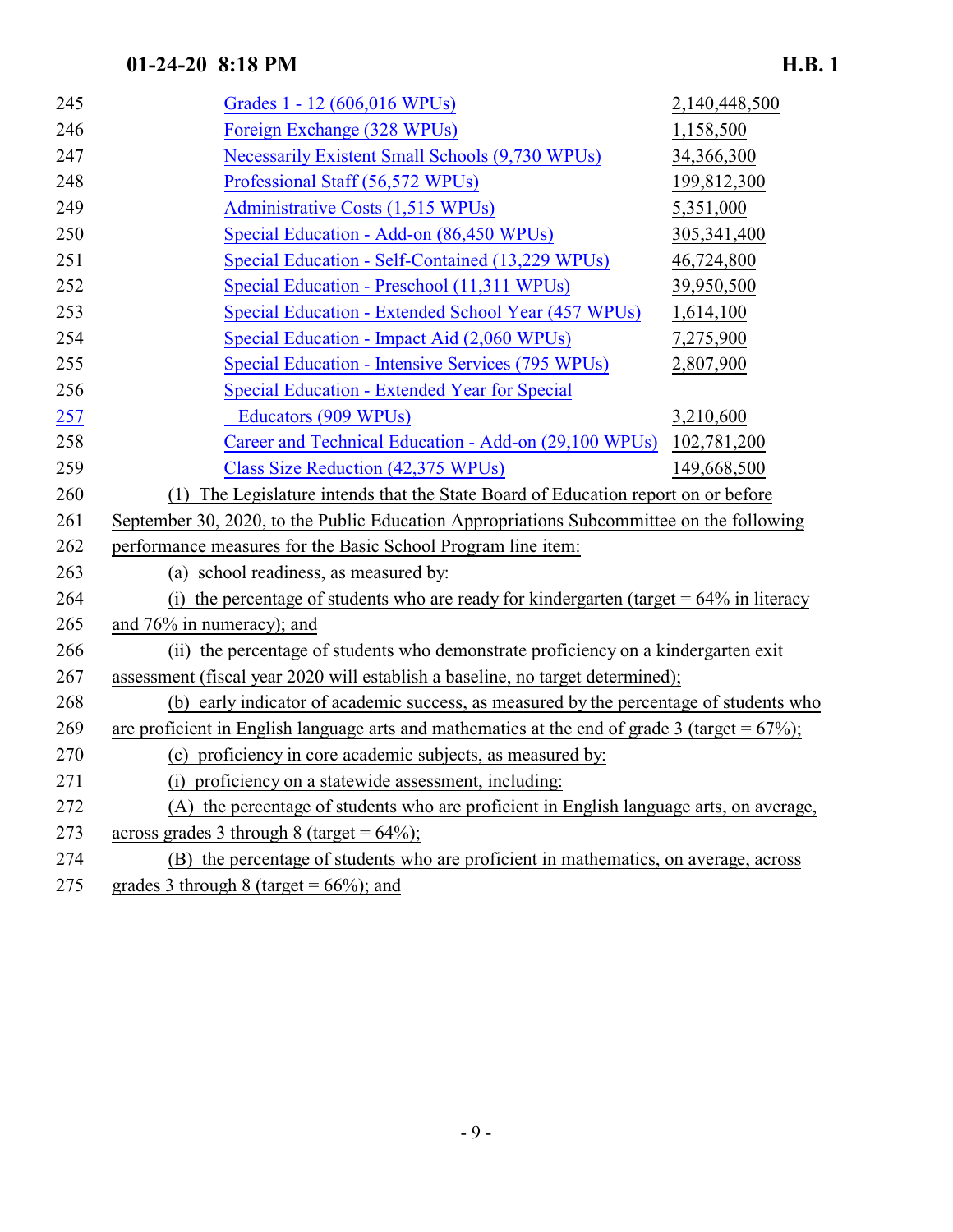| 276 | (C) the percentage of students who are proficient in science, on average, across grades        |                |  |
|-----|------------------------------------------------------------------------------------------------|----------------|--|
| 277 | 4 through 8 (target = $67\%$ ); and                                                            |                |  |
| 278 | (ii) proficiency on a nationally administered assessment, including:                           |                |  |
| 279 | (A) the percentage of grade 4 students who are proficient in English language arts             |                |  |
| 280 | $(target = 41\%).$                                                                             |                |  |
| 281 | (B) the percentage of grade 4 students who are proficient in mathematics (target $=$           |                |  |
| 282 | $46\%$ ;                                                                                       |                |  |
| 283 | (C) the percentage of grade 4 students who are proficient in science (target = $45\%$ );       |                |  |
| 284 | (D) the percentage of grade 8 students who are proficient in English language arts             |                |  |
| 285 | $(target = 38\%);$                                                                             |                |  |
| 286 | (E) the percentage of grade 8 students who are proficient in mathematics (target $=$           |                |  |
| 287 | 39%); and                                                                                      |                |  |
| 288 | (F) the percentage of grade 8 students who are proficient in science (target = $50\%$ );       |                |  |
| 289 | (d) post-secondary access, as measured by the percentage of students who score at least        |                |  |
| 290 | 18 on the ACT (target = $77\%$ );                                                              |                |  |
| 291 | (e) high school completion, as measured by the percentage of students who graduate             |                |  |
| 292 | from high school in four years (target = $90\%$ ); and                                         |                |  |
| 293 | (f) preparation for college, as measured by the percentage of students who have earned         |                |  |
| 294 | a concentration in or completed a certificate in career and technical education or have earned |                |  |
| 295 | credit in an Advanced Placement, a concurrent enrollment, or an International Baccalaureate    |                |  |
| 296 | course (target = $87\%$ ).                                                                     |                |  |
| 297 | (2) The Legislature further intends that the State Board of Education include in the           |                |  |
| 298 | report described in Subsection (1) any recommended changes to the performance measures.        |                |  |
| 299 | ITEM 21 To State Board of Education - Minimum School Program - Related to Basic School         |                |  |
| 300 | Programs                                                                                       |                |  |
| 301 | From Education Fund                                                                            | 616,045,000    |  |
| 302 | From Education Fund Restricted - Charter School Levy Account                                   | 30,428,500     |  |
| 303 | From Teacher and Student Success Account                                                       | 83,950,000     |  |
| 304 | From Uniform School Fund Restricted - Trust Distribution Account                               | 82,663,100     |  |
| 305 | From Beginning Nonlapsing Balances                                                             | 22,523,800     |  |
| 306 | From Closing Nonlapsing Balances                                                               | (22, 523, 800) |  |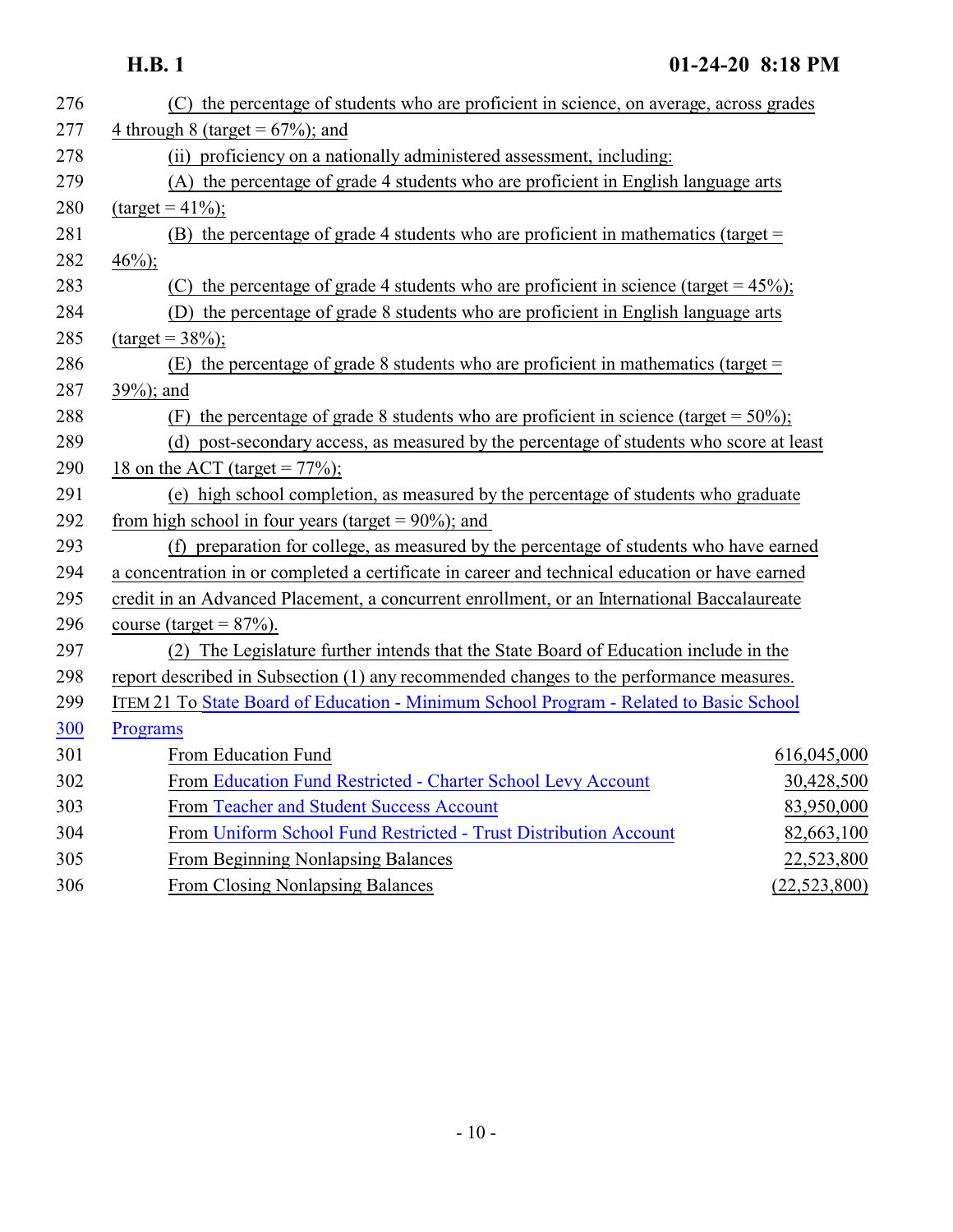| 307 | Schedule of Programs:                                                          |             |              |
|-----|--------------------------------------------------------------------------------|-------------|--------------|
| 308 | <b>Pupil Transportation To &amp; From School</b>                               | 99,627,700  |              |
| 309 | <b>Flexible Allocation - WPU Distribution</b>                                  | 7,788,000   |              |
| 310 | <b>School LAND Trust Program</b>                                               | 82,663,100  |              |
| 311 | <b>Charter School Local Replacement</b>                                        | 223,757,600 |              |
| 312 | <b>Charter School Administration</b>                                           | 8,014,500   |              |
| 313 | <b>Early Literacy Program</b>                                                  | 14,550,000  |              |
| 314 | <b>Educator Salary Adjustments</b>                                             | 182,626,400 |              |
| 315 | <b>Teacher Salary Supplement</b>                                               | 18,928,600  |              |
| 316 | <b>School Library Books and Electronic Resources</b>                           | 850,000     |              |
| 317 | <b>Matching Fund for School Nurses</b>                                         | 1,002,000   |              |
| 318 | <b>Teacher Supplies and Materials</b>                                          | 5,500,000   |              |
| 319 | Beverley Taylor Sorenson Elem. Arts Learning Program                           | 10,880,000  |              |
| 320 | <b>Early Intervention</b>                                                      | 7,500,000   |              |
| 321 | <b>Digital Teaching and Learning Program</b>                                   | 19,852,400  |              |
| 322 | <b>Effective Teachers in High Poverty Schools Incentive</b>                    |             |              |
| 323 | Program                                                                        | 250,000     |              |
| 324 | <b>Elementary School Counselor Program</b>                                     | 2,100,000   |              |
| 325 | <b>Pupil Transportation Rural School Reimbursement</b>                         | 500,000     |              |
| 326 | <b>Pupil Transportation - Rural School Grants</b>                              | 1,000,000   |              |
| 327 | <b>Teacher and Student Success Program</b>                                     | 98,950,000  |              |
| 328 | <b>Student Health and Counseling Support Program</b>                           | 26,000,000  |              |
| 329 | <b>Grants for Educators in High-Need Schools</b>                               | 500,000     |              |
| 330 | <b>National Board Certified Teacher Program</b>                                | 246,300     |              |
| 331 | ITEM 22 To State Board of Education - Minimum School Program - Voted and Board |             |              |
| 332 | <b>Local Levy Programs</b>                                                     |             |              |
| 333 | From Education Fund                                                            |             | 128,740,500  |
| 334 | From Education Fund, One-Time                                                  |             | (33,690,000) |
| 335 | From Local Levy Growth Account                                                 |             | 70,135,200   |
| 336 | From Local Revenue                                                             |             | 636,607,000  |

337 From [Education Fund Restricted - Minimum Basic Growth Account](https://cobi.utah.gov/fund/2435) 56,250,000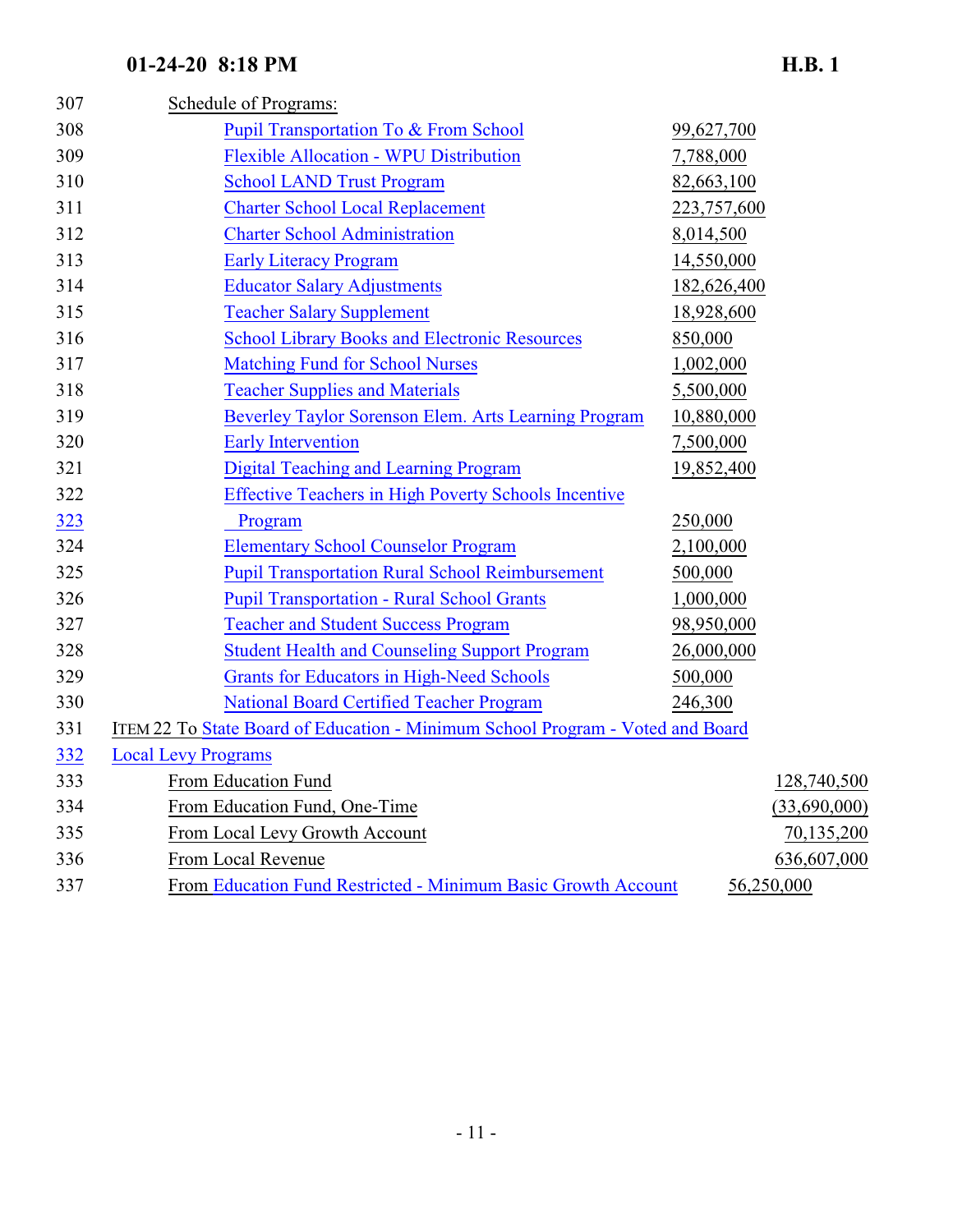| 338 | Schedule of Programs:                                                                      |             |             |
|-----|--------------------------------------------------------------------------------------------|-------------|-------------|
| 339 | <b>Voted Local Levy Program</b>                                                            | 538,548,500 |             |
| 340 | <b>Board Local Levy Program</b>                                                            | 304,494,200 |             |
| 341 | Board Local Levy Program - Early Literacy Program                                          | 15,000,000  |             |
| 342 | <b>PUBLIC EDUCATION</b>                                                                    |             |             |
| 343 | <b>STATE BOARD OF EDUCATION</b>                                                            |             |             |
| 344 | <b>ITEM 23 To State Board of Education - Child Nutrition</b>                               |             |             |
| 345 | From Education Fund                                                                        |             | 144,400     |
| 346 | From Federal Funds                                                                         |             | 159,371,700 |
| 347 | From Dedicated Credits Revenue                                                             |             | 6,200       |
| 348 | From Dedicated Credit - Liquor Tax                                                         |             | 39,275,700  |
| 349 | From Revenue Transfers                                                                     |             | (395,900)   |
| 350 | From Beginning Nonlapsing Balances                                                         |             | 3,984,700   |
| 351 | From Closing Nonlapsing Balances                                                           |             | (3,984,700) |
| 352 | Schedule of Programs:                                                                      |             |             |
| 353 | <b>Child Nutrition</b>                                                                     | 198,402,100 |             |
| 354 | The Legislature intends that the State Board of Education report on or before September    |             |             |
| 355 | 30, 2020, to the Public Education Appropriations Subcommittee on the following performance |             |             |
| 356 | measures for the Child Nutrition line item:                                                |             |             |
| 357 | (1) school districts and charter schools served (target = $100\%$ districts and $50\%$     |             |             |
| 358 | charters);                                                                                 |             |             |
| 359 | (2) administrative reviews completed (target = $20\%$ annually/100% over five-year         |             |             |
| 360 | cycle); and                                                                                |             |             |
| 361 | (3) reimbursement claims paid within 30 days of claim submission for payment with an       |             |             |
| 362 | error rate of 1% or less (target = $100\%$ ).                                              |             |             |
| 363 | ITEM 24 To State Board of Education - Child Nutrition - Federal Commodities                |             |             |
| 364 | From Federal Funds                                                                         |             | 19,159,300  |
| 365 | Schedule of Programs:                                                                      |             |             |
| 366 | <b>Child Nutrition - Federal Commodities</b>                                               | 19,159,300  |             |
| 367 | ITEM 25 To State Board of Education - Educator Licensing                                   |             |             |
| 368 | From Education Fund                                                                        |             | 7,654,600   |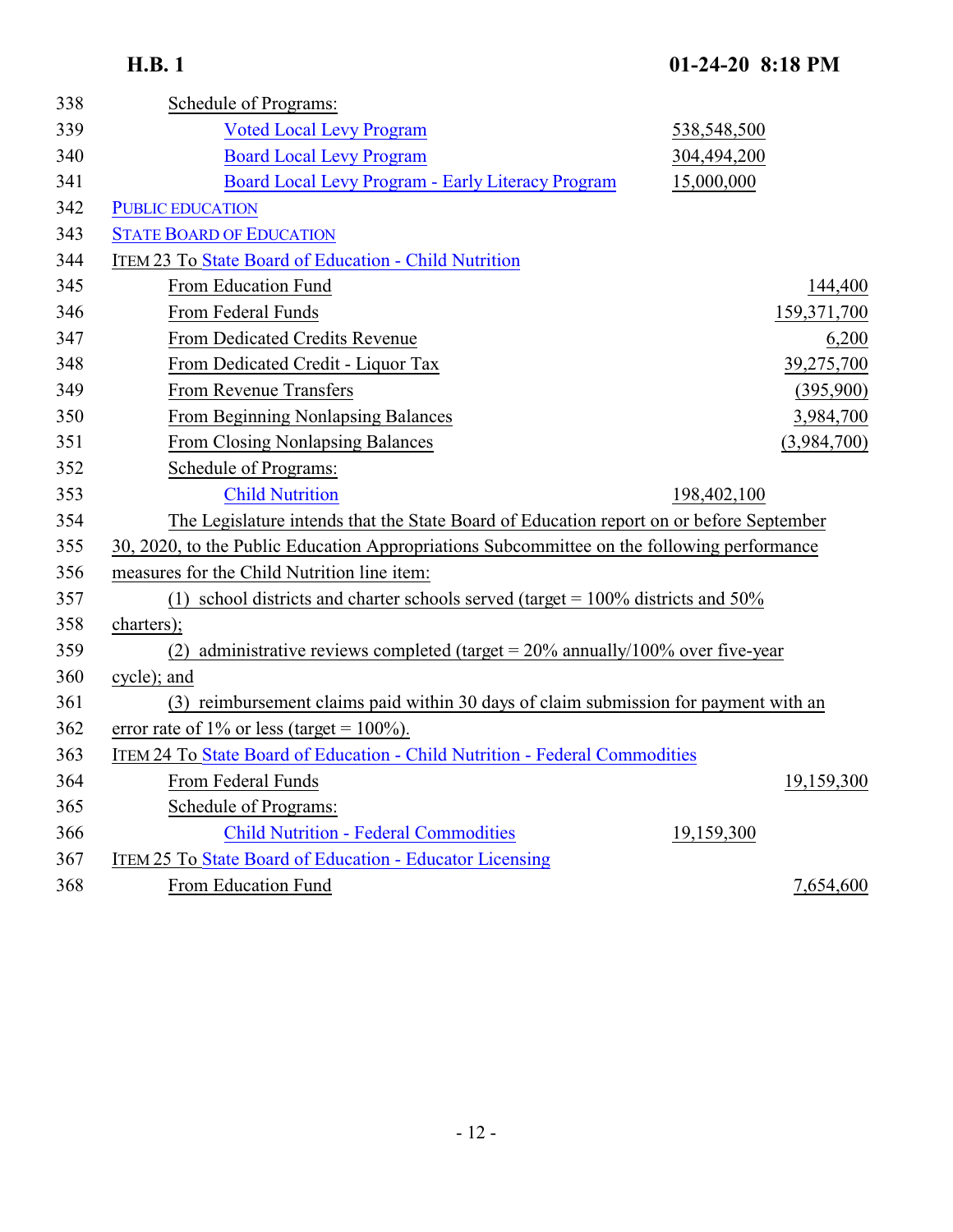### From Revenue Transfers (375,100) 370 From Beginning Nonlapsing Balances 5,000 Schedule of Programs: [Educator Licensing](https://cobi.utah.gov/2020/299/overview) 2,284,500 [STEM Endorsement Incentives](https://cobi.utah.gov/2020/3171/overview) 5,000,000 The Legislature intends that the State Board of Education report on or before September 30, 2020, to the Public Education Appropriations Subcommittee on the following performance measures for the Educator Licensing line item: (1) background check response and notification of local education agency within 72 378 hours (target =  $100\%$ ); (2) teachers in a Utah local education agency who hold a standard level 1, 2, or 3 380 license (target =  $95\%$ ); and (3) teachers in a Utah local education agency who have demonstrated preparation in 382 assigned subject area (target =  $95\%$ ). 383 ITEM 26 To [State Board of Education - Fine Arts Outreach](https://cobi.utah.gov/2020/301/overview) From Education Fund 4,960,000 From Beginning Nonlapsing Balances 128,700 From Closing Nonlapsing Balances (128,700) Schedule of Programs: [Professional Outreach Programs in the Schools](https://cobi.utah.gov/2020/1585/overview) 4,906,000 Subsidy [Program](https://cobi.utah.gov/2020/1584/overview) 54,000 [The Legislature](https://cobi.utah.gov/2020/1584/overview) intends that the State Board of Education report on or before September 30, 2020, to the Public Education Appropriations Subcommittee on the following performance measures for the Fine Arts Outreach line item: (1) local education agencies served in a three-year period (target = 100% of districts and 90% of charters); (2) number of students and educators receiving services (target = 500,000 students and 26,000 educators); and (3) efficacy of education programming as determined by peer review (target = 90%).

- ITEM 27 To [State Board of Education Initiative Programs](https://cobi.utah.gov/2020/285/overview)
- From General Fund 7,004,100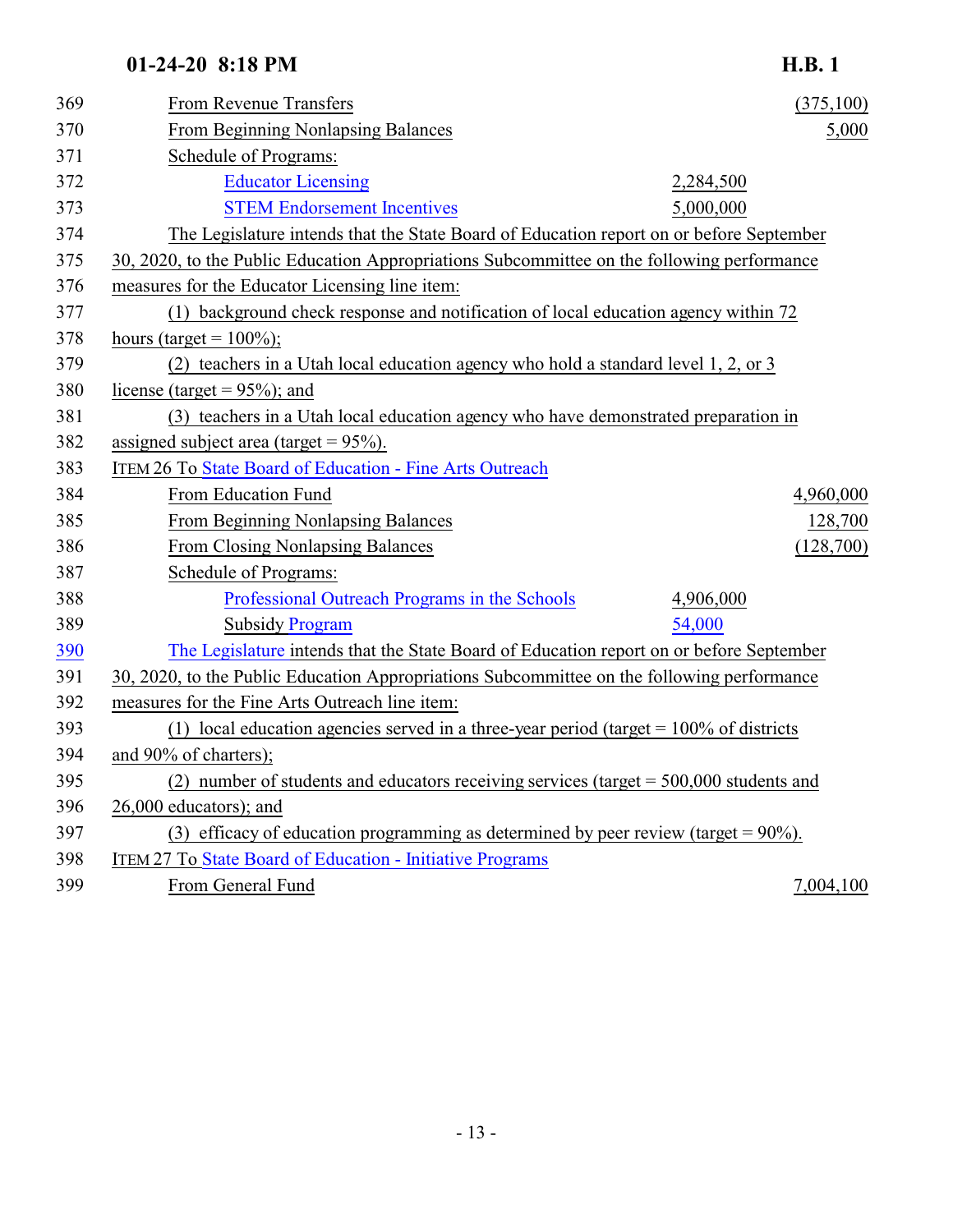| 400 | From Education Fund                                                                              | 29,740,400  |
|-----|--------------------------------------------------------------------------------------------------|-------------|
| 401 | From General Fund Restricted - Autism Awareness Account                                          | 50,700      |
| 402 | From Revenue Transfers                                                                           | 2,795,100   |
| 403 | From Beginning Nonlapsing Balances                                                               | 1,698,800   |
| 404 | From Closing Nonlapsing Balances                                                                 | (1,612,900) |
| 405 | Schedule of Programs:                                                                            |             |
| 406 | <b>Autism Awareness</b>                                                                          | 50,700      |
| 407 | <b>Carson Smith Scholarships</b>                                                                 | 7,013,900   |
| 408 | <b>Computer Science Initiatives</b>                                                              | 134,900     |
| 409 | <b>Contracts and Grants</b>                                                                      | 95,000      |
| 410 | <b>Early Intervention Reading Software</b>                                                       | 10,600,000  |
| 411 | <b>Early Warning Pilot Program</b>                                                               | 250,000     |
| 412 | <b>Electronic Elementary Reading Tool</b>                                                        | 3,109,100   |
| 413 | <b>IT Academy</b>                                                                                | 500,000     |
| 414 | Kindergarten Supplement Enrichment Program                                                       | 1,653,300   |
| 415 | <b>Paraeducator to Teacher Scholarships</b>                                                      | 21,900      |
| 416 | <b>ProStart Culinary Arts Program</b>                                                            | 403,100     |
| 417 | <b>UPSTART</b>                                                                                   | 15,263,900  |
| 418 | <b>ULEAD</b>                                                                                     | 580,400     |
| 419 | The Legislature intends that the State Board of Education report on or before September          |             |
| 420 | 30, 2020, to the Public Education Appropriations Subcommittee on the following performance       |             |
| 421 | measures for the Initiative Programs line item:                                                  |             |
| 422 | (1) Carson Smith Scholarship annual compliance reporting (target = $100\%$ );                    |             |
| 423 | (2) number of students served by UPSTART (target = $11,711$ );                                   |             |
| 424 | (3) School Turnaround and Leadership Development Act schools meeting the exit                    |             |
| 425 | criteria or qualifying for an extension (target = $100\%$ ); and                                 |             |
| 426 | (4) Partnerships for Student Success Program average number of partners forming a                |             |
| 427 | partnership with a lead grant applicant within a school feeder pattern (target $= 15$ partners). |             |
| 428 | ITEM 28 To State Board of Education - MSP Categorical Program Administration                     |             |
| 429 | From Education Fund                                                                              | 3,578,200   |
| 430 | <b>From Revenue Transfers</b>                                                                    | (200, 400)  |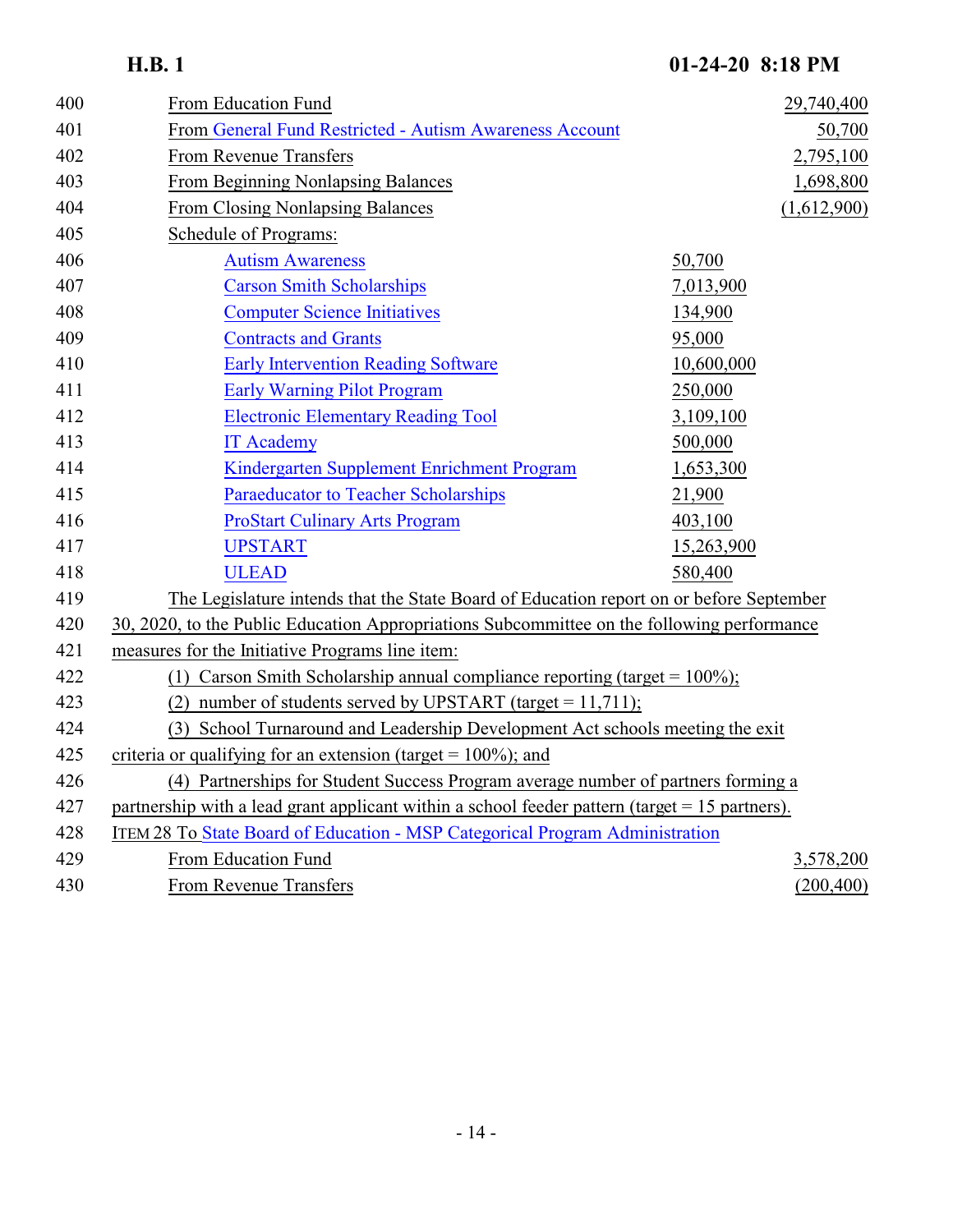### 01-24-20 8:18 PM

| п<br>υ. |  |
|---------|--|
|---------|--|

| 431 | From Beginning Nonlapsing Balances                                                         | 675,000     |
|-----|--------------------------------------------------------------------------------------------|-------------|
| 432 | From Closing Nonlapsing Balances                                                           | (1,095,700) |
| 433 | Schedule of Programs:                                                                      |             |
| 434 | <b>Beverley Taylor Sorenson Elementary Arts Learning</b>                                   |             |
| 435 | Program                                                                                    | 120,000     |
| 436 | <b>CTE Comprehensive Guidance</b>                                                          | 119,000     |
| 437 | <b>Digital Teaching and Learning</b>                                                       | (200)       |
| 438 | <b>Special Education State Programs</b>                                                    | 263,300     |
| 439 | <b>Early Literacy Program</b>                                                              | 500,000     |
| 440 | <b>CTE Online Assessments</b>                                                              | 625,500     |
| 441 | <b>CTE Student Organizations</b>                                                           | 969,300     |
| 442 | <b>State Safety and Support Program</b>                                                    | 360,200     |
| 443 | The Legislature intends that the State Board of Education report on or before September    |             |
| 444 | 30, 2020, to the Public Education Appropriations Subcommittee on the following performance |             |
| 445 | measures for the MSP Categorical Program Administration line item:                         |             |
| 446 | (1) number of schools engaged in Digital Teaching and Learning (target $= 630$             |             |
| 447 | schools);                                                                                  |             |
| 448 | (2) professional learning for Dual Immersion educators (target $= 1,800$ educators);       |             |
| 449 | (3) support for guest Dual Immersion educators (target = $150$ educators);                 |             |
| 450 | (4) Beverley Taylor Sorenson Elementary Arts Learning Program fidelity of                  |             |
| 451 | implementation (target $=$ 50 site visits); and                                            |             |
| 452 | (5) Beverley Taylor Sorenson Elementary Arts Learning Program survey completion            |             |
| 453 | for schools with intervention when responses show concern for implementation (target $=$   |             |
| 454 | $100\%$ ).                                                                                 |             |
| 455 | <b>ITEM 29 To State Board of Education - Regional Service Centers</b>                      |             |
| 456 | From Education Fund                                                                        | 2,000,000   |
| 457 | Schedule of Programs:                                                                      |             |
| 458 | <b>Regional Service Centers</b>                                                            | 2,000,000   |
| 459 | The Legislature intends that the State Board of Education report on or before September    |             |
| 460 | 30, 2020, to the Public Education Appropriations Subcommittee on the following performance |             |
| 461 | measures for the Regional Service Centers line item:                                       |             |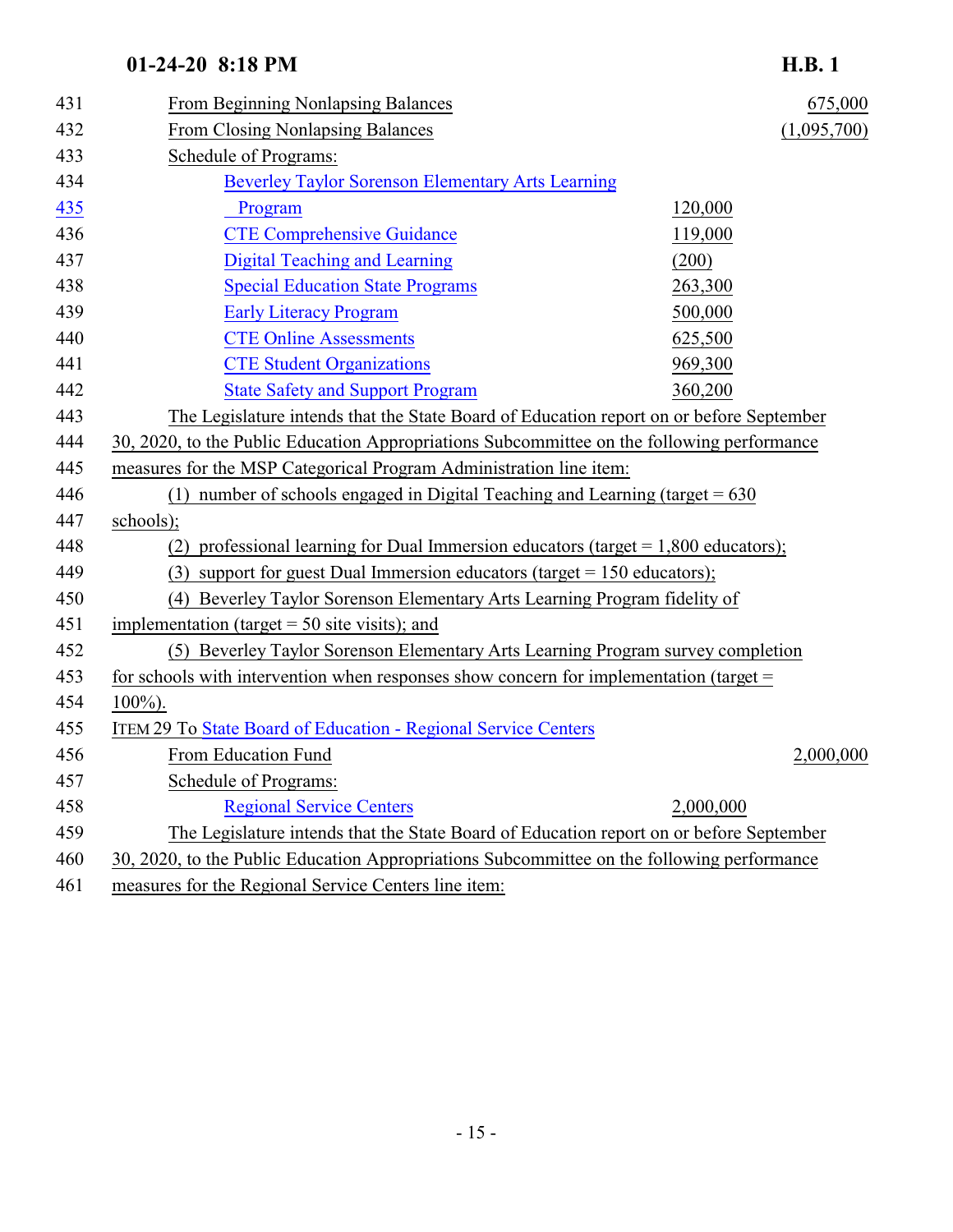| 462 | (1) professional learning services (target $= 3,200$ educator training hours and 20,000    |                |
|-----|--------------------------------------------------------------------------------------------|----------------|
| 463 | participation hours);                                                                      |                |
| 464 | (2) technical support services (target $= 7,500$ support hours); and                       |                |
| 465 | (3) higher education services (target $= 1,500$ graduate level credit hours).              |                |
| 466 | <b>ITEM 30 To State Board of Education - Science Outreach</b>                              |                |
| 467 | From Education Fund                                                                        | 5,290,000      |
| 468 | <b>From Beginning Nonlapsing Balances</b>                                                  | 49,500         |
| 469 | <b>From Closing Nonlapsing Balances</b>                                                    | (49,500)       |
| 470 | Schedule of Programs:                                                                      |                |
| 471 | <b>Informal Science Education Enhancement</b>                                              | 5,065,000      |
| 472 | <b>Provisional Program</b>                                                                 | 225,000        |
| 473 | The Legislature intends that the State Board of Education report on or before September    |                |
| 474 | 30, 2020, to the Public Education Appropriations Subcommittee on the following performance |                |
| 475 | measures for the Science Outreach line item:                                               |                |
| 476 | (1) student science experiences (target = $380,000$ );                                     |                |
| 477 | (2) student field trips (target = $375,000$ ); and                                         |                |
| 478 | (3) educator professional learning (target $= 2,000$ educators).                           |                |
| 479 | ITEM 31 To State Board of Education - State Administrative Office                          |                |
| 480 | From General Fund                                                                          | 23,500         |
| 481 | From Education Fund                                                                        | 14,942,400     |
| 482 | From Federal Funds                                                                         | 83,906,000     |
| 483 | From General Fund Restricted - Mineral Lease                                               | 1,139,300      |
| 484 | From Gen. Fund Restricted - Land Exchange Distribution Account                             | 16,100         |
| 485 | From General Fund Restricted - School Readiness Account                                    | 65,200         |
| 486 | From Revenue Transfers                                                                     | 3,613,500      |
| 487 | From Uniform School Fund Restricted - Trust Distribution Account                           | 580,300        |
| 488 | <b>From Beginning Nonlapsing Balances</b>                                                  | 26,028,200     |
| 489 | <b>From Closing Nonlapsing Balances</b>                                                    | (15, 114, 600) |
| 490 | <b>Schedule of Programs:</b>                                                               |                |
| 491 | <b>Board and Administration</b>                                                            | 3,266,300      |
| 492 | <b>Data and Statistics</b>                                                                 | 2,357,100      |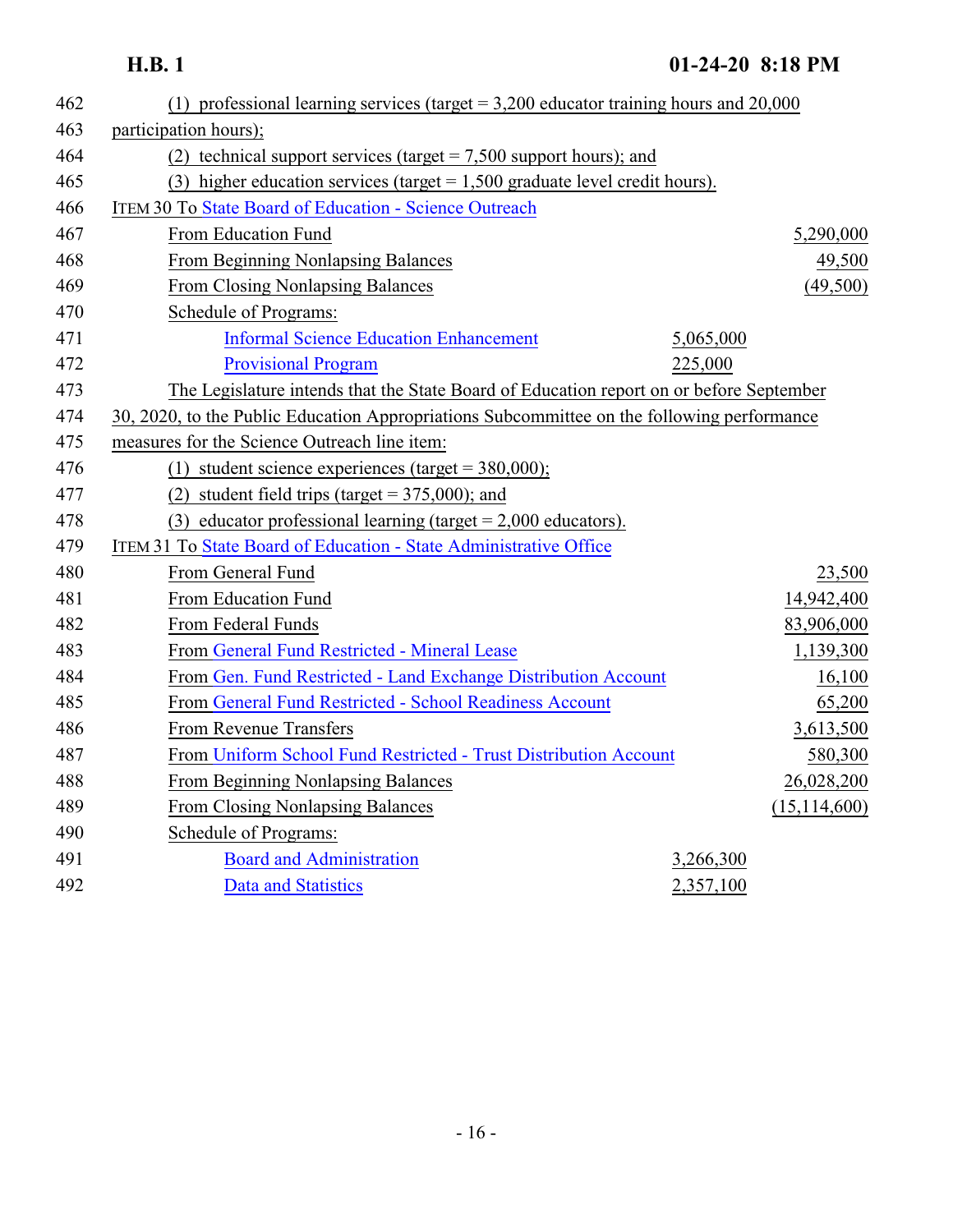| 493 | <b>Financial Operations</b>                                                                   | 3,026,300      |
|-----|-----------------------------------------------------------------------------------------------|----------------|
| 494 | <b>Indirect Cost Pool</b>                                                                     | 4,243,300      |
| 495 | <b>Information Technology</b>                                                                 | 16,222,200     |
| 496 | <b>Math Teacher Training</b>                                                                  | 426,500        |
| 497 | <b>Policy and Communication</b>                                                               | 2,222,200      |
| 498 | <b>School Trust</b>                                                                           | 524,900        |
| 499 | <b>Special Education</b>                                                                      | 81,866,000     |
| 500 | <b>Statewide Online Education Program</b>                                                     | 1,045,100      |
| 501 | The Legislature intends that the State Board of Education report on or before September       |                |
| 502 | 30, 2020, to the Public Education Appropriations Subcommittee on the following performance    |                |
| 503 | measures for the State Administrative Office line item:                                       |                |
| 504 | educators participating in trauma-informed practices training (target $= 6,000$ ); and<br>(1) |                |
| 505 | local education agency Individuals with Disabilities Education Act noncompliance<br>(2)       |                |
| 506 | correction (target = $100\%$ ).                                                               |                |
| 507 | <b>ITEM 32 To State Board of Education - General System Support</b>                           |                |
| 508 | From General Fund                                                                             | 202,200        |
| 509 | From Education Fund                                                                           | 23,748,800     |
| 510 | From Federal Funds                                                                            | 31,083,200     |
| 511 | From Dedicated Credits Revenue                                                                | 6,951,100      |
| 512 | From Expendable Receipts                                                                      | 446,000        |
| 513 | From budget.utah.gov                                                                          |                |
|     | <b>General Fund Restricted - Mineral Lease</b>                                                | 403,900        |
| 514 | From Revenue Transfers                                                                        | (1,540,700)    |
| 515 | From Beginning Nonlapsing Balances                                                            | 16,141,500     |
| 516 | <b>From Closing Nonlapsing Balances</b>                                                       | (12, 149, 200) |
| 517 | Schedule of Programs:                                                                         |                |
| 518 | <b>Teaching and Learning</b>                                                                  | 25,292,400     |
| 519 | <b>Assessment and Accountability</b>                                                          | 23,624,600     |
| 520 | <b>Career and Technical Education</b>                                                         | 15,849,800     |
| 521 | <b>Pilot Teacher Retention Grant Program</b>                                                  | 520,000        |
| 522 | The Legislature intends that the State Board of Education report on or before September       |                |
| 523 | 30, 2020, to the Public Education Appropriations Subcommittee on the following performance    |                |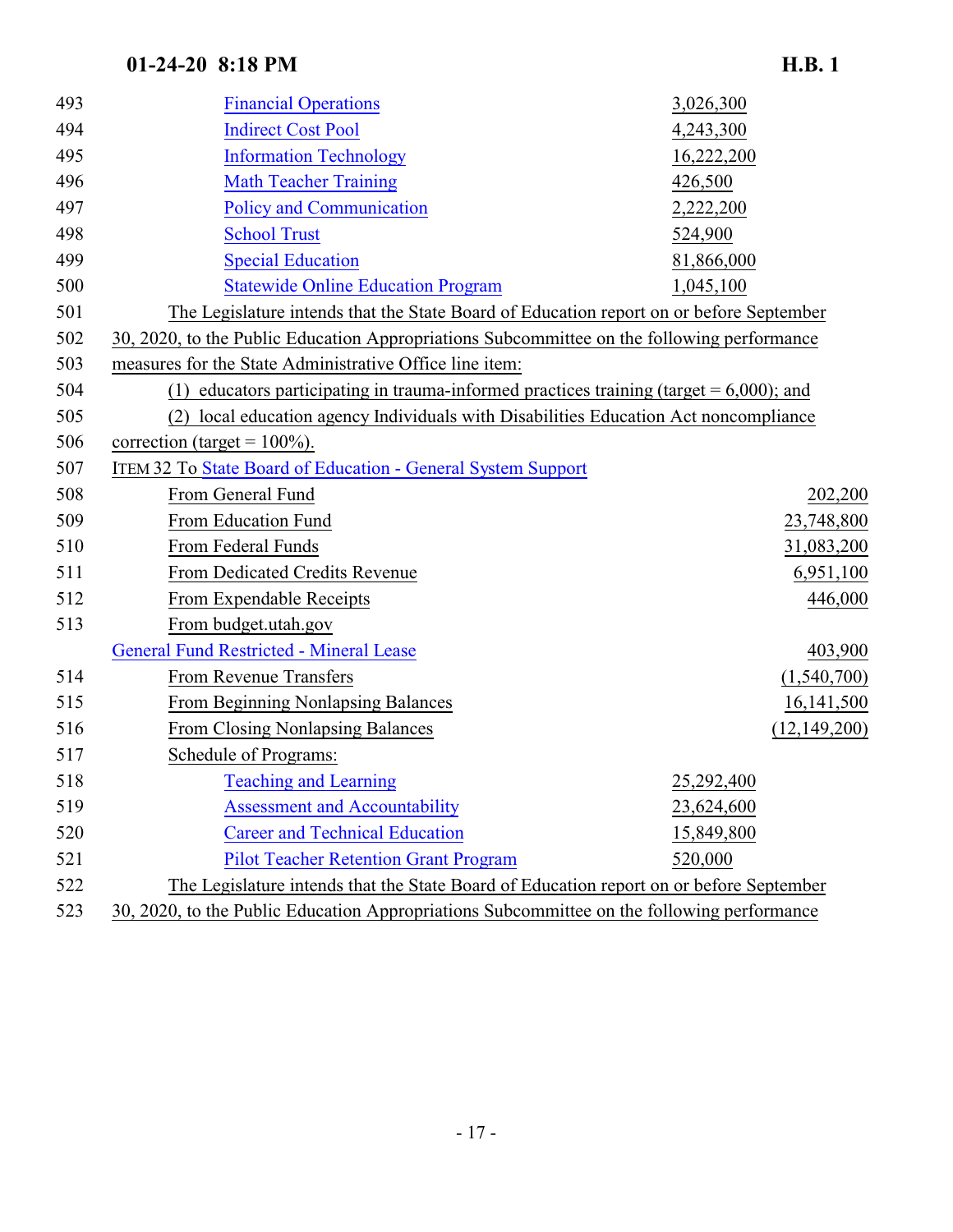| 524 | measures for the General System Support line item:                                            |  |
|-----|-----------------------------------------------------------------------------------------------|--|
| 525 | (1) local education agencies served by Teaching and Learning (target = $100\%$ );             |  |
| 526 | career and technical education professional development (target $= 5,500$ educators);<br>(2)  |  |
| 527 | (3) Readiness Improvement Success Empowerment (RISE) summative assessments                    |  |
| 528 | delivered to the field on schedule (target = November 1, 2019 and March 17, 2020); and        |  |
| 529 | (4) Utah Aspire Plus summative assessments delivered to the field on schedule (target         |  |
| 530 | $=$ October 1, 2019, and March 23, 2020).                                                     |  |
| 531 | ITEM 33 To State Board of Education - State Charter School Board                              |  |
| 532 | From Education Fund<br>3,933,100                                                              |  |
| 533 | From Revenue Transfers<br>(223,200)                                                           |  |
| 534 | <b>From Beginning Nonlapsing Balances</b><br>3,642,400                                        |  |
| 535 | <b>From Closing Nonlapsing Balances</b><br>(3,130,400)                                        |  |
| 536 | Schedule of Programs:                                                                         |  |
| 537 | <b>State Charter School Board</b><br>4,221,900                                                |  |
| 538 | The Legislature intends that the State Board of Education report on or before September       |  |
| 539 | 30, 2020, to the Public Education Appropriations Subcommittee on the following performance    |  |
| 540 | measures for the State Charter School Board line item:                                        |  |
| 541 | (1) percentage of substantive motions passed by the State Charter School Board that, in       |  |
| 542 | the discussion, mention consideration of the impact on students and track that impact where   |  |
| 543 | data are available (target = $100\%$ );                                                       |  |
| 544 | (2) percentage of charter schools authorized by the State Charter School Board that           |  |
| 545 | meet the School Achievement metrics in the Charter School Accountability Framework            |  |
| 546 | (CSAF) under the annual review and latest comprehensive review (target = greater than 59.1%)  |  |
| 547 | until reach $90\%$ ; and                                                                      |  |
| 548 | (3) percentage of charter schools authorized by the State Charter School Board that           |  |
| 549 | fully implemented all key elements in their charter agreement and have no reported compliance |  |
| 550 | issues (target = greater than $27.3\%$ until reach $90\%$ ).                                  |  |
| 551 | ITEM 34 To State Board of Education - Teaching and Learning                                   |  |
| 552 | From Education Fund<br>126,700                                                                |  |
| 553 | From Revenue Transfers<br>(21,200)                                                            |  |
| 554 | <b>From Beginning Nonlapsing Balances</b><br>20,800                                           |  |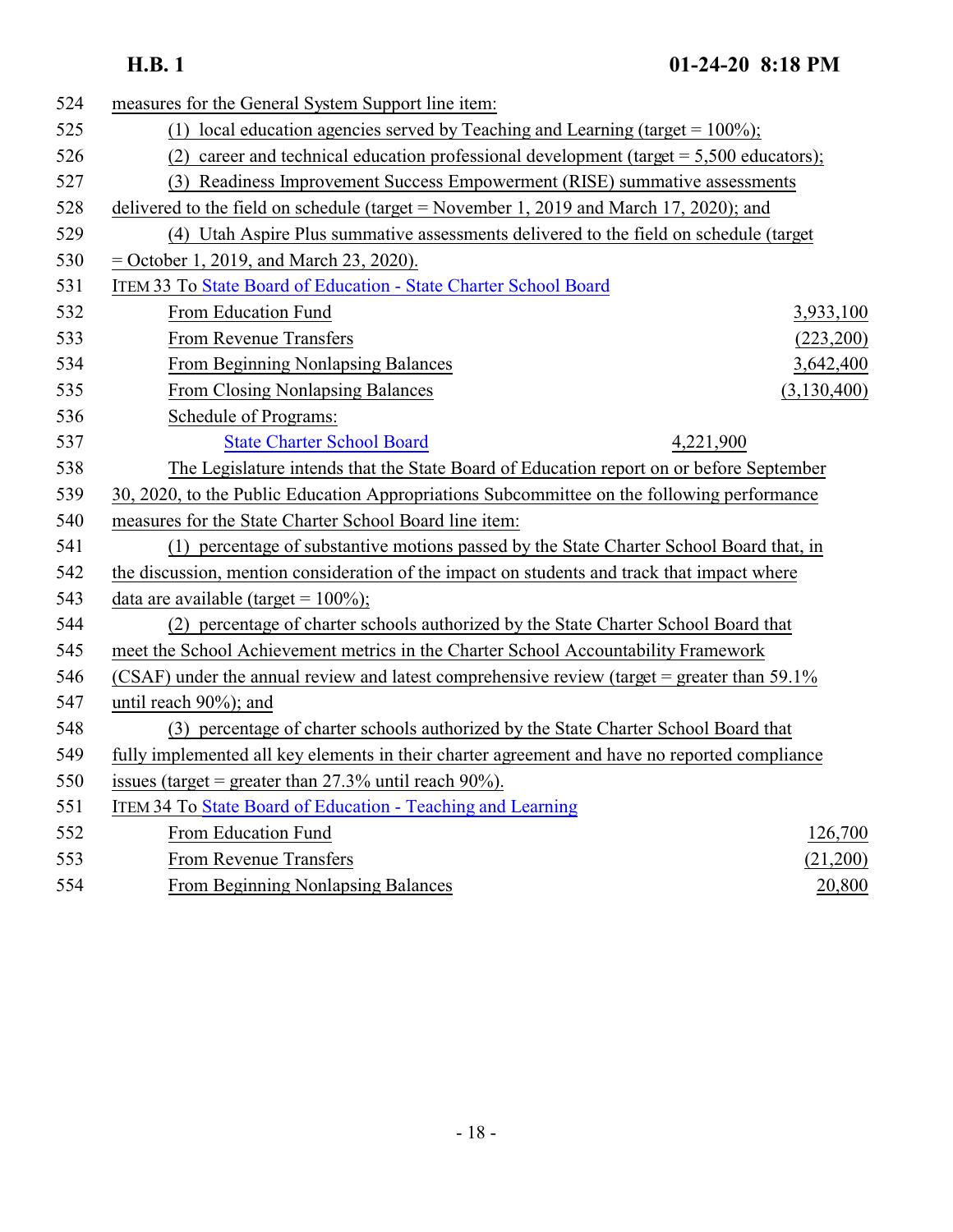| 555 | Schedule of Programs:                                                                       |             |  |
|-----|---------------------------------------------------------------------------------------------|-------------|--|
| 556 | <b>Student Access to High Quality School Readiness</b>                                      |             |  |
| 557 | Programs                                                                                    | 126,300     |  |
| 558 | The Legislature intends that the State Board of Education report on or before September     |             |  |
| 559 | 30, 2020, to the Public Education Appropriations Subcommittee on the following performance  |             |  |
| 560 | measures for the Teaching and Learning line item:                                           |             |  |
| 561 | (1) in literacy, the percentage of students who participate in High Quality School          |             |  |
| 562 | Readiness who are proficient (earn Proficiency Level 3) on the KEEP Entry compared to       |             |  |
| 563 | students who participate in non-High Quality School Readiness programs tracked by the state |             |  |
| 564 | (target to be determined by USBE by September 30, 2020);                                    |             |  |
| 565 | (2) in numeracy, the percentage of students who participate in High Quality School          |             |  |
| 566 | Readiness who are proficient (earn Proficiency Level 3) on the KEEP Entry compared to       |             |  |
| 567 | students who participate in non-High Quality School readiness programs tracked by the state |             |  |
| 568 | (target to be determined by USBE by September 30, 2020); and                                |             |  |
| 569 | (3) significant differences in literacy and numeracy achievement as measured by the         |             |  |
| 570 | Kindergarten Entry and Exit Profile (KEEP) and grade 3 Readiness Improvement Success        |             |  |
| 571 | Empowerment (RISE) proficiency (target to be determined by USBE by September 30, 2020).     |             |  |
| 572 | ITEM 35 To State Board of Education - Utah Charter School Finance Authority                 |             |  |
| 573 | From Education Fund Restricted - Charter School Reserve Account                             | 50,000      |  |
| 574 | Schedule of Programs:                                                                       |             |  |
| 575 | <b>Utah Charter School Finance Authority</b>                                                | 50,000      |  |
| 576 | <b>ITEM 36 To State Board of Education - Utah Schools for the Deaf and the Blind</b>        |             |  |
| 577 | From Education Fund                                                                         | 32,911,300  |  |
| 578 | From Federal Funds                                                                          | 105,000     |  |
| 579 | From Dedicated Credits Revenue                                                              | 1,671,800   |  |
| 580 | From Revenue Transfers                                                                      | 5,978,300   |  |
| 581 | From Beginning Nonlapsing Balances                                                          | 2,217,700   |  |
| 582 | From Closing Nonlapsing Balances                                                            | (2,671,300) |  |
| 583 | Schedule of Programs:                                                                       |             |  |
| 584 | Administration                                                                              | 5,744,700   |  |
| 585 | <b>Transportation and Support Services</b>                                                  | 11,092,900  |  |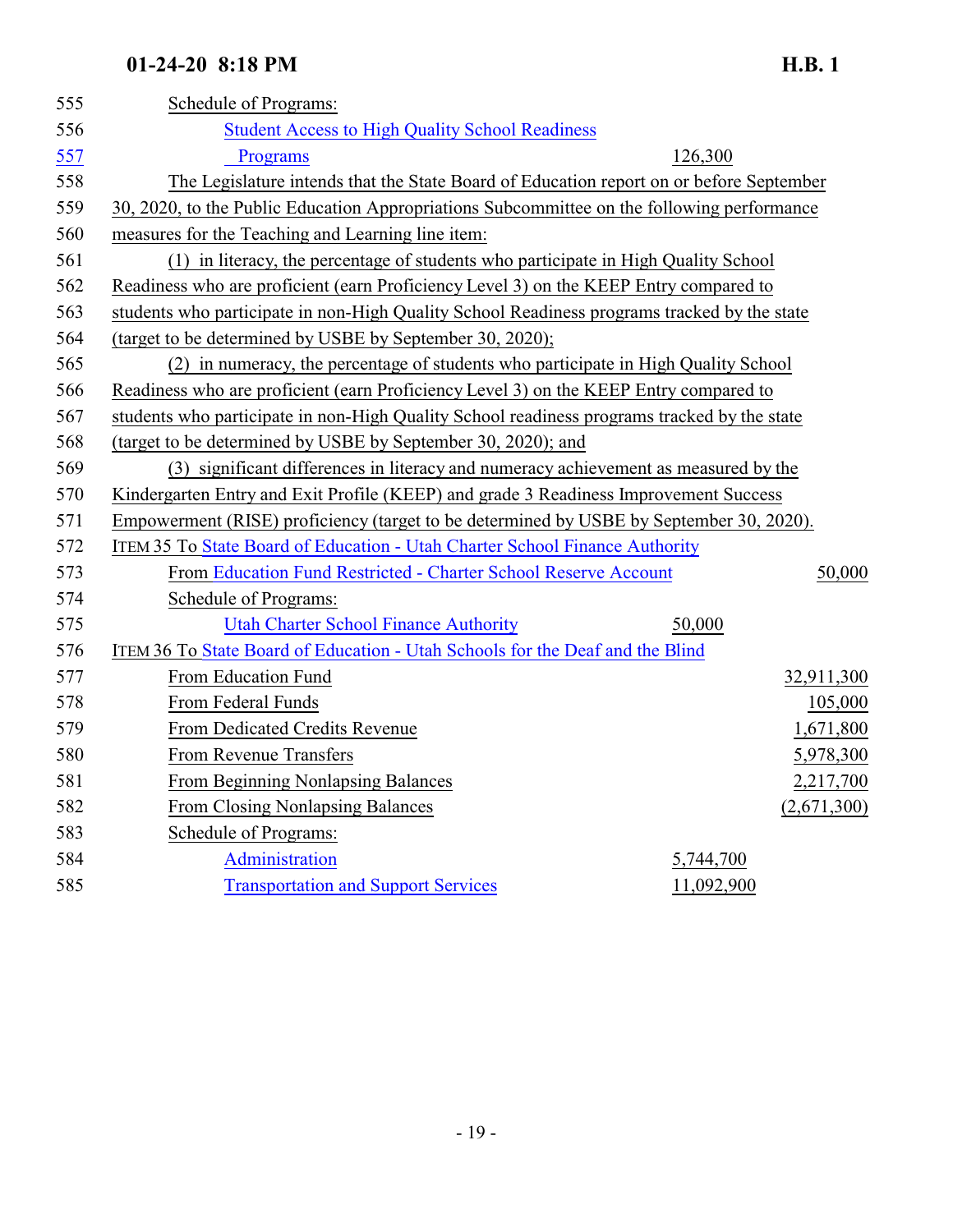| 586 | <b>Utah State Instructional Materials Access Center</b><br>2,135,000                       |
|-----|--------------------------------------------------------------------------------------------|
| 587 | School for the Deaf<br>12,237,900                                                          |
| 588 | <b>School for the Blind</b><br>9,002,300                                                   |
| 589 | The Legislature intends that the State Board of Education report on or before September    |
| 590 | 30, 2020, to the Public Education Appropriations Subcommittee on the following performance |
| 591 | measures for the Utah Schools for the Deaf and the Blind line item:                        |
| 592 | (1) average growth on vocabulary assessments for the deaf and hard of hearing campus       |
| 593 | students (target = greater than 2 standard score points);                                  |
| 594 | (2) outreach educational services - provide contracted outreach services (target =         |
| 595 | $100\%$ ;                                                                                  |
| 596 | (3) deaf-blind educational services - improve communication matrix scores (target $=$      |
| 597 | $2.5\%$ ; and                                                                              |
| 598 | (4) average percentage of growth for blind and visually impaired students attending        |
| 599 | campus programs (target = $51\%$ ).                                                        |
| 600 | School and Institutional Trust Fund Office                                                 |
| 601 | ITEM 37 To School and Institutional Trust Fund Office                                      |
| 602 | From School and Institutional Trust Fund Management Acct.<br>1,242,900                     |
| 603 | Schedule of Programs:                                                                      |
| 604 | School and Institutional Trust Fund Office<br>1,242,900                                    |
| 605 | Subsection 2(b). Expendable Funds and Accounts.                                            |
| 606 | The Legislature has reviewed the following expendable funds. The Legislature               |
| 607 | authorizes the State Division of Finance to transfer amounts between funds and accounts as |
| 608 | indicated. Outlays and expenditures from the funds or accounts to which the money is       |
| 609 | transferred may be made without further legislative action, in accordance with statutory   |
| 610 | provisions relating to the funds or accounts.                                              |
| 611 | <b>PUBLIC EDUCATION</b>                                                                    |
| 612 | <b>STATE BOARD OF EDUCATION</b>                                                            |
| 613 | ITEM 38 To State Board of Education - Charter School Revolving Account                     |
| 614 | From Dedicated Credits Revenue<br>4,600                                                    |
| 615 | From Interest Income<br>132,200                                                            |
| 616 | From Repayments<br>1,511,400                                                               |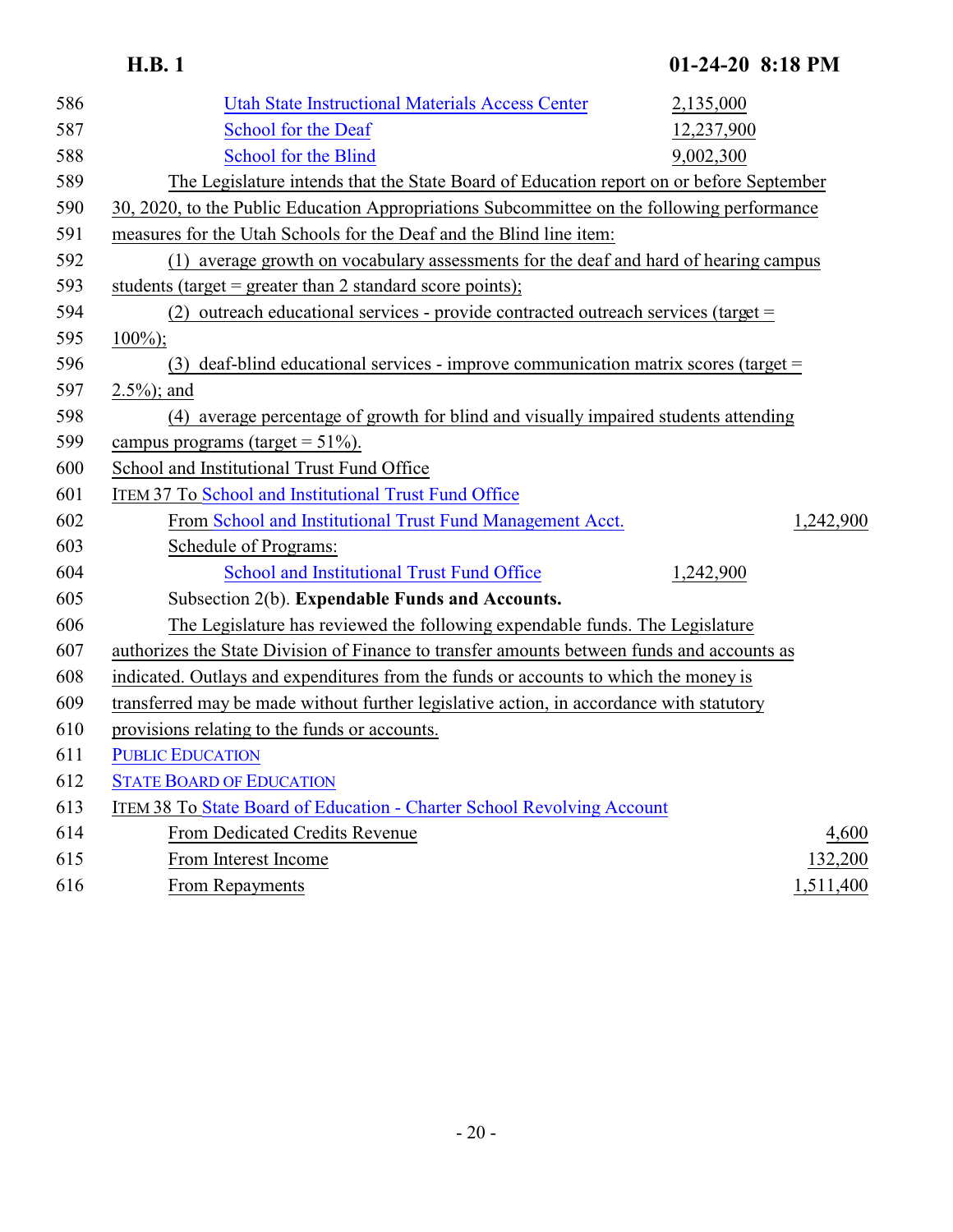| 617 | From Beginning Fund Balance                                                                 | 7,163,500      |
|-----|---------------------------------------------------------------------------------------------|----------------|
| 618 | From Closing Fund Balance                                                                   | (7,300,300)    |
| 619 | Schedule of Programs:                                                                       |                |
| 620 | <b>Charter School Revolving Account</b><br>1,511,400                                        |                |
| 621 | ITEM 39 To State Board of Education - Hospitality and Tourism Management                    |                |
| 622 | <b>Education Account</b>                                                                    |                |
| 623 | From Dedicated Credits Revenue                                                              | 300,000        |
| 624 | From Interest Income                                                                        | 5,200          |
| 625 | From Beginning Fund Balance                                                                 | 260,400        |
| 626 | From Closing Fund Balance                                                                   | (215,600)      |
| 627 | Schedule of Programs:                                                                       |                |
| 628 | Hospitality and Tourism Management Education Account 350,000                                |                |
| 629 | ITEM 40 To State Board of Education - School Building Revolving Account                     |                |
| 630 | From Dedicated Credits Revenue                                                              | 500            |
| 631 | From Interest Income                                                                        | 112,800        |
| 632 | From Repayments                                                                             | 1,465,600      |
| 633 | From Beginning Fund Balance                                                                 | 10,049,300     |
| 634 | From Closing Fund Balance                                                                   | (10, 162, 600) |
| 635 | <b>Schedule of Programs:</b>                                                                |                |
| 636 | <b>School Building Revolving Account</b><br>1,465,600                                       |                |
| 637 | Subsection 2(c). Restricted Fund and Account Transfers.                                     |                |
| 638 | The Legislature authorizes the State Division of Finance to transfer the following          |                |
| 639 | amounts between the following funds or accounts as indicated. Expenditures and outlays from |                |
| 640 | the funds to which the money is transferred must be authorized by an appropriation.         |                |
| 641 | <b>PUBLIC EDUCATION</b>                                                                     |                |
| 642 | ITEM 41 To Uniform School Fund Restricted - Growth in Student Population Account            |                |
| 643 | From Education Fund                                                                         | 400,000        |
| 644 | Schedule of Programs:                                                                       |                |
| 645 | <b>Growth in Student Population Account</b><br>400,000                                      |                |
| 646 | ITEM 42 To Education Fund Restricted - Minimum Basic Growth Account                         |                |
| 647 | <b>From Education Fund</b>                                                                  | 75,000,000     |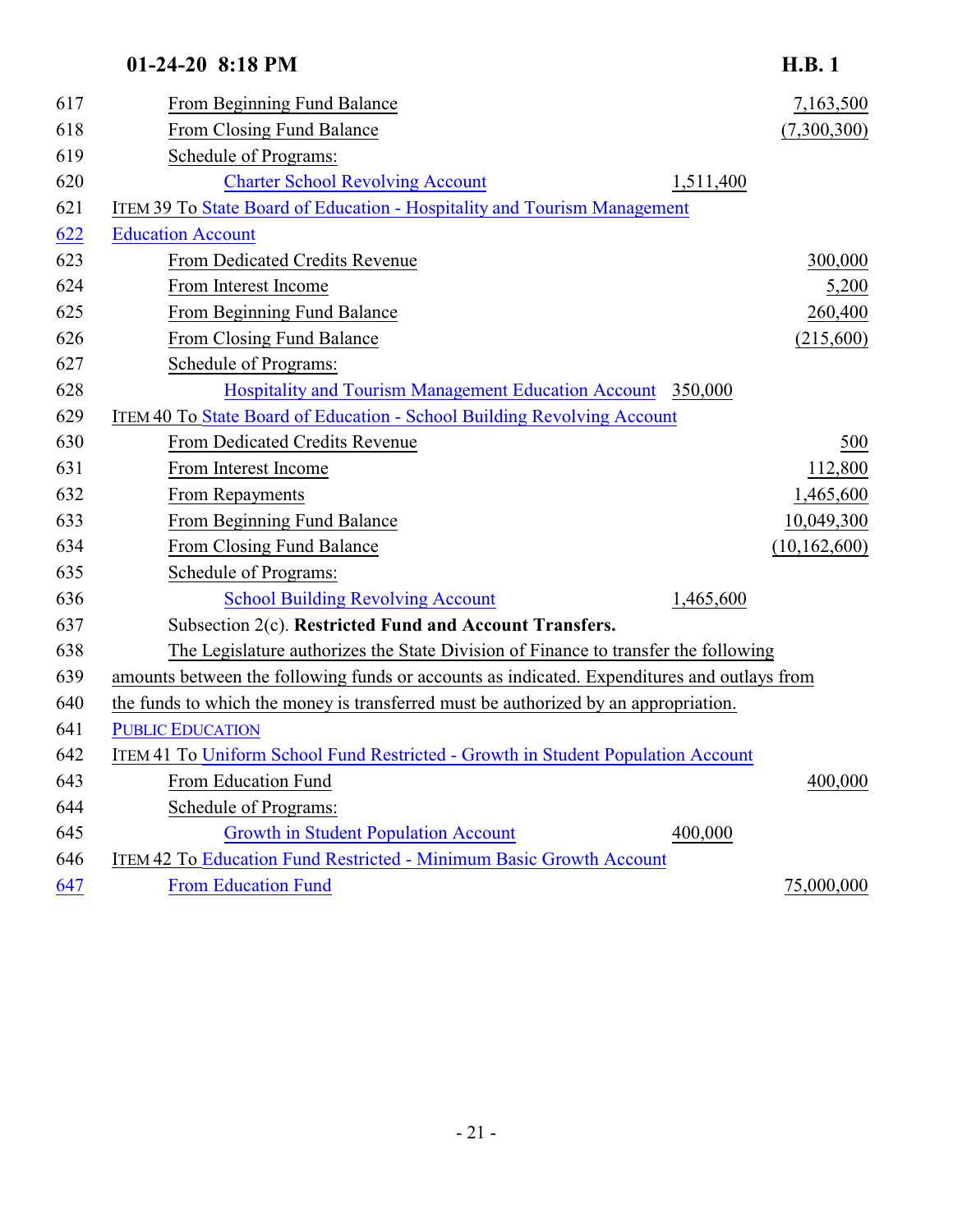| 648 | Schedule of Programs:                                                            |            |             |
|-----|----------------------------------------------------------------------------------|------------|-------------|
| 649 | <b>Education Fund Restricted - Minimum Basic Growth</b>                          |            |             |
| 650 | <b>Account</b>                                                                   | 75,000,000 |             |
| 651 | <b>ITEM 43 To Local Levy Growth Account</b>                                      |            |             |
| 652 | From Education Fund                                                              |            | 70,135,200  |
| 653 | From Beginning Fund Balance                                                      |            | 2,747,400   |
| 654 | From Closing Fund Balance                                                        |            | (2,747,400) |
| 655 | Schedule of Programs:                                                            |            |             |
| 656 | <b>Local Levy Growth Account</b>                                                 | 70,135,200 |             |
| 657 | <b>ITEM 44 To Teacher and Student Success Account</b>                            |            |             |
| 658 | From Education Fund                                                              |            | 83,950,000  |
| 659 | Schedule of Programs:                                                            |            |             |
| 660 | <b>Teacher and Student Success Account</b>                                       | 83,950,000 |             |
| 661 | Subsection 2(d). Fiduciary Funds.                                                |            |             |
| 662 | The Legislature has reviewed proposed revenues, expenditures, fund balances, and |            |             |
| 663 | changes in fund balances for the following fiduciary funds.                      |            |             |
| 664 | <b>PUBLIC EDUCATION</b>                                                          |            |             |
| 665 | <b>STATE BOARD OF EDUCATION</b>                                                  |            |             |
| 666 | ITEM 45 To State Board of Education - Education Tax Check-off Lease Refunding    |            |             |
| 667 | From Beginning Fund Balance                                                      |            | 39,800      |
| 668 | From Closing Fund Balance                                                        |            | (37,600)    |
| 669 | Schedule of Programs:                                                            |            |             |
| 670 | <b>Education Tax Check-off Lease Refunding</b>                                   | 2,200      |             |
| 671 | ITEM 46 To State Board of Education - Schools for the Deaf and                   |            |             |
| 672 | the Blind Donation Fund                                                          |            |             |
| 673 | From Dedicated Credits Revenue                                                   |            | 115,000     |
| 674 | From Interest Income                                                             |            | 5,400       |
| 675 | From Beginning Fund Balance                                                      |            | 1,221,700   |
| 676 | From Closing Fund Balance                                                        |            | (1,221,700) |
| 677 | Schedule of Programs:                                                            |            |             |
| 678 | Schools for the Deaf and the Blind Donation Fund                                 | 120,400    |             |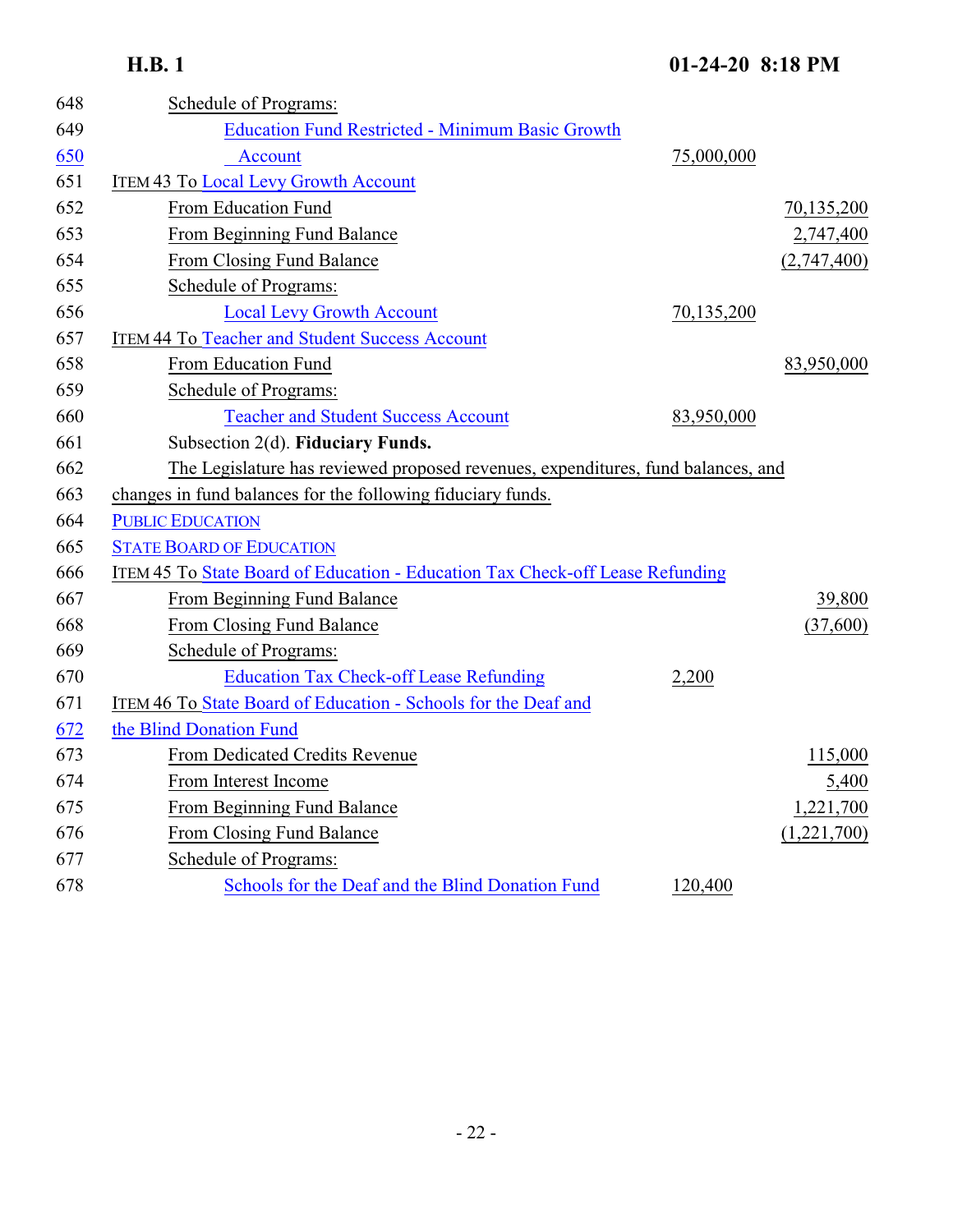| 679 | Section 3. Fiscal Year 2021 Accountable Process Budget.                                       |            |               |
|-----|-----------------------------------------------------------------------------------------------|------------|---------------|
| 680 | The following sums of money are appropriated for the fiscal year beginning July 1,            |            |               |
| 681 | 2020, and ending June 30, 2021, for programs reviewed during the accountable budget process.  |            |               |
| 682 | These are additions to amounts otherwise appropriated for fiscal year 2021.                   |            |               |
| 683 | Subsection 3(a). Operating and Capital Budgets.                                               |            |               |
| 684 | Under the terms and conditions of Title 63J, Chapter 1, Budgetary Procedures Act, the         |            |               |
| 685 | Legislature appropriates the following sums of money from the funds or accounts indicated for |            |               |
| 686 | the use and support of the government of the state of Utah.                                   |            |               |
| 687 | <b>PUBLIC EDUCATION</b>                                                                       |            |               |
| 688 | STATE BOARD OF EDUCATION - MINIMUM SCHOOL PROGRAM                                             |            |               |
| 689 | ITEM 47 To State Board of Education - Minimum School Program - Related to Basic School        |            |               |
| 690 | Programs                                                                                      |            |               |
| 691 | From Education Fund                                                                           |            | 91,289,500    |
| 692 | From Beginning Nonlapsing Balances                                                            |            | 5,137,100     |
| 693 | <b>From Closing Nonlapsing Balances</b>                                                       |            | (5, 137, 100) |
| 694 | Schedule of Programs:                                                                         |            |               |
| 695 | <b>Enhancement for At-Risk Students</b>                                                       | 47,351,300 |               |
| 696 | <b>Youth in Custody</b>                                                                       | 298,600    |               |
| 697 | <b>Adult Education</b>                                                                        | 14,343,200 |               |
| 698 | <b>Enhancement for Accelerated Students</b>                                                   | 5,548,200  |               |
| 699 | <b>Centennial Scholarship Program</b>                                                         | 272,500    |               |
| 700 | <b>Concurrent Enrollment</b>                                                                  | 11,890,000 |               |
| 701 | <b>Title I Schools Paraeducators Program</b>                                                  | 300,000    |               |
| 702 | <b>Dual Immersion</b>                                                                         | 5,030,000  |               |
| 703 | <b>USTAR Centers (Year-Round Math and Science)</b>                                            | 6,200,000  |               |
| 704 | Early Graduation from Competency-Based Education                                              | 55,700     |               |
| 705 | <b>PUBLIC EDUCATION</b>                                                                       |            |               |
| 706 | <b>STATE BOARD OF EDUCATION - SCHOOL BUILDING PROGRAMS</b>                                    |            |               |
| 707 | ITEM 48 To State Board of Education - School Building Programs - Capital Outlay Programs      |            |               |
| 708 | From Education Fund                                                                           |            | 14,499,700    |
| 709 | From Education Fund Restricted - Minimum Basic Growth Account                                 |            | 18,750,000    |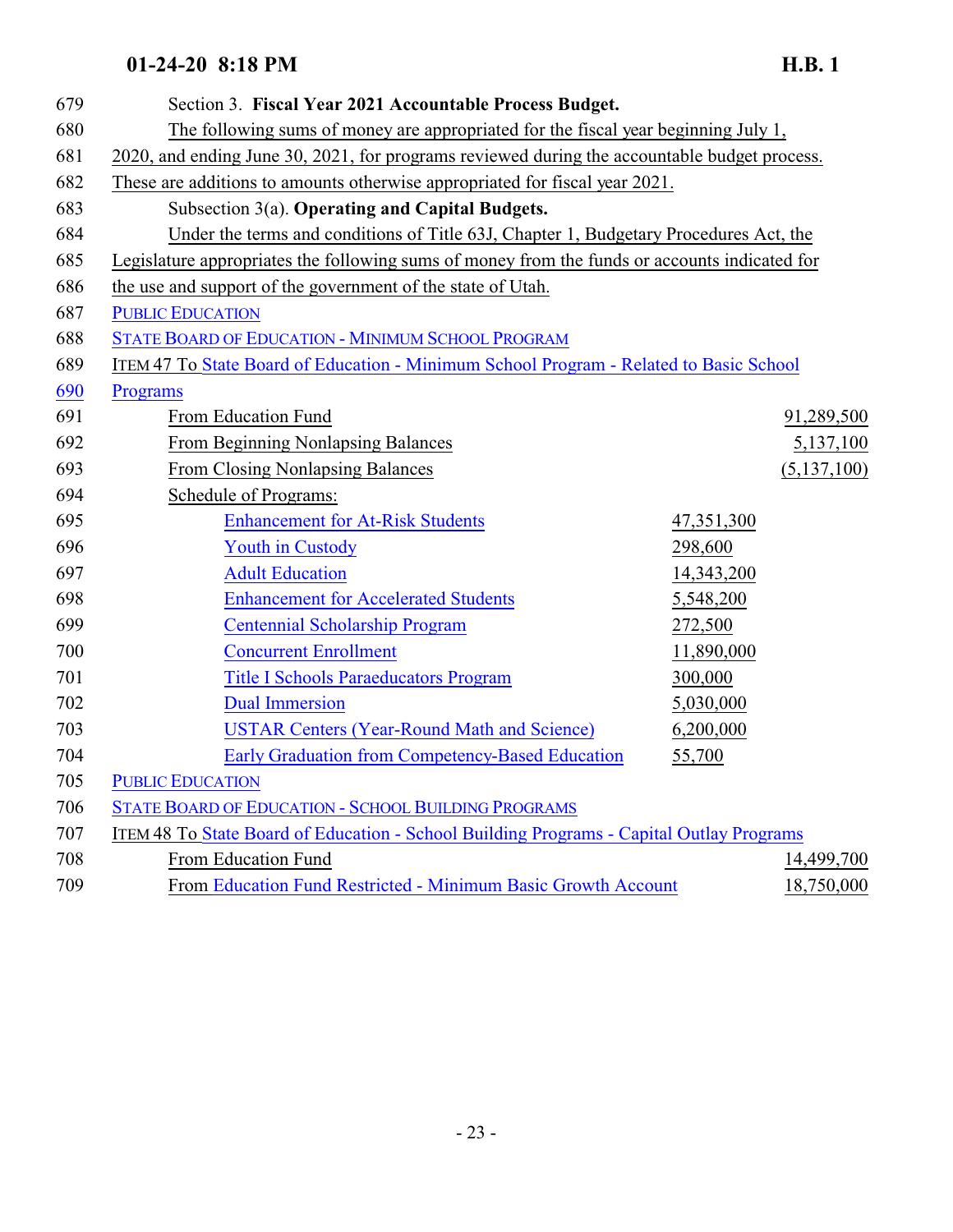| 710 | Schedule of Programs:                                                        |            |              |
|-----|------------------------------------------------------------------------------|------------|--------------|
| 711 | <b>Foundation Program</b>                                                    | 27,610,900 |              |
| 712 | <b>Enrollment Growth Program</b>                                             | 5,638,800  |              |
| 713 | <b>PUBLIC EDUCATION</b>                                                      |            |              |
| 714 | <b>STATE BOARD OF EDUCATION</b>                                              |            |              |
| 715 | ITEM 49 To State Board of Education - Initiative Programs                    |            |              |
| 716 | From General Fund                                                            |            | 126,200      |
| 717 | From Education Fund                                                          |            | 13,046,300   |
| 718 | From Revenue Transfers                                                       |            | (87,100)     |
| 719 | From Beginning Nonlapsing Balances                                           |            | 12,784,500   |
| 720 | <b>From Closing Nonlapsing Balances</b>                                      |            | (10,918,000) |
| 721 | Schedule of Programs:                                                        |            |              |
| 722 | <b>ELL Software Licenses</b>                                                 | 3,000,000  |              |
| 723 | <b>General Financial Literacy</b>                                            | 521,700    |              |
| 724 | <b>Interventions for Reading Difficulties</b>                                | 350,000    |              |
| 725 | <b>Partnerships for Student Success</b>                                      | (19,600)   |              |
| 726 | School Turnaround and Leadership Development Act                             | 8,647,000  |              |
| 727 | <b>Educational Improvement Opportunities Outside of</b>                      |            |              |
| 728 | the Regular School Day Grant Program                                         | 152,800    |              |
| 729 | <b>Competency-Based Education Grants</b>                                     | 2,300,000  |              |
| 730 | ITEM 50 To State Board of Education - MSP Categorical Program Administration |            |              |
| 731 | From Education Fund                                                          |            | 2,497,500    |
| 732 | From Revenue Transfers                                                       |            | (196, 400)   |
| 733 | <b>From Beginning Nonlapsing Balances</b>                                    |            | 918,000      |
| 734 | <b>From Closing Nonlapsing Balances</b>                                      |            | (676,300)    |
| 735 | Schedule of Programs:                                                        |            |              |
| 736 | <b>Adult Education</b>                                                       | 347,500    |              |
| 737 | <b>Dual Immersion</b>                                                        | 514,900    |              |
| 738 | <b>Enhancement for At-Risk Students</b>                                      | 463,300    |              |
| 739 | Youth-in-Custody                                                             | 1,217,100  |              |
| 740 | ITEM 51 To State Board of Education - State Administrative Office            |            |              |